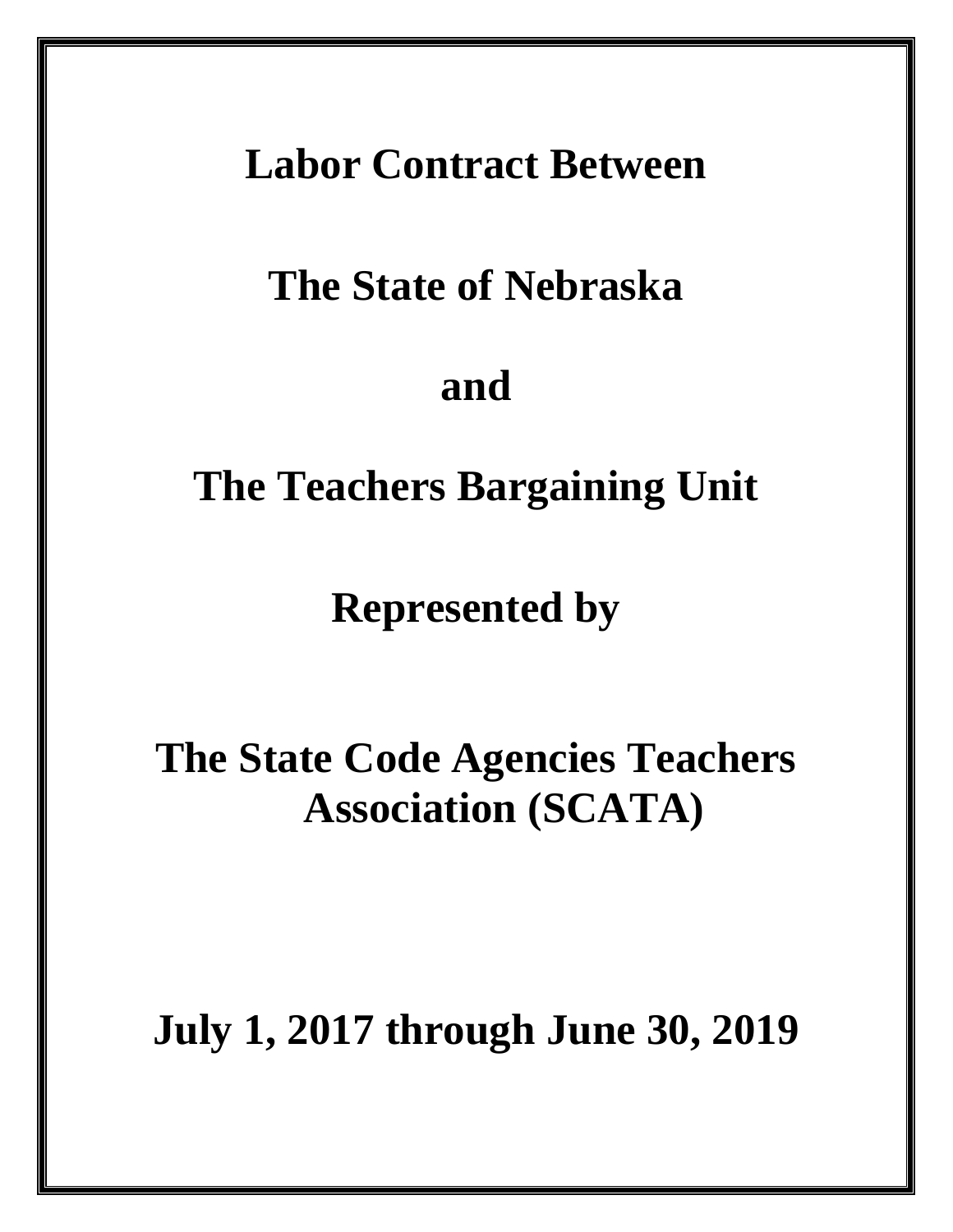### **TABLE OF CONTENTS**

|                                     | 2              |
|-------------------------------------|----------------|
| ARTICLE 2 -                         | $\overline{2}$ |
|                                     | $\overline{2}$ |
| ARTICLE 4 -                         | $\overline{3}$ |
|                                     | $\overline{4}$ |
| <b>ARTICLE 6</b><br>$\sim 10^{-10}$ | 5              |
| ARTICLE 7 -                         | 8              |
|                                     | 10             |
| ARTICLE 9 -                         | 15             |
| <b>ARTICLE 10 -</b>                 | 16             |
| <b>ARTICLE 11 -</b>                 | 17             |
| <b>ARTICLE 12 -</b>                 | 17             |
| <b>ARTICLE 13 -</b>                 | 20             |
| <b>ARTICLE 14 -</b>                 | 21             |
| ARTICLE 15 -                        | 22             |
|                                     | 23             |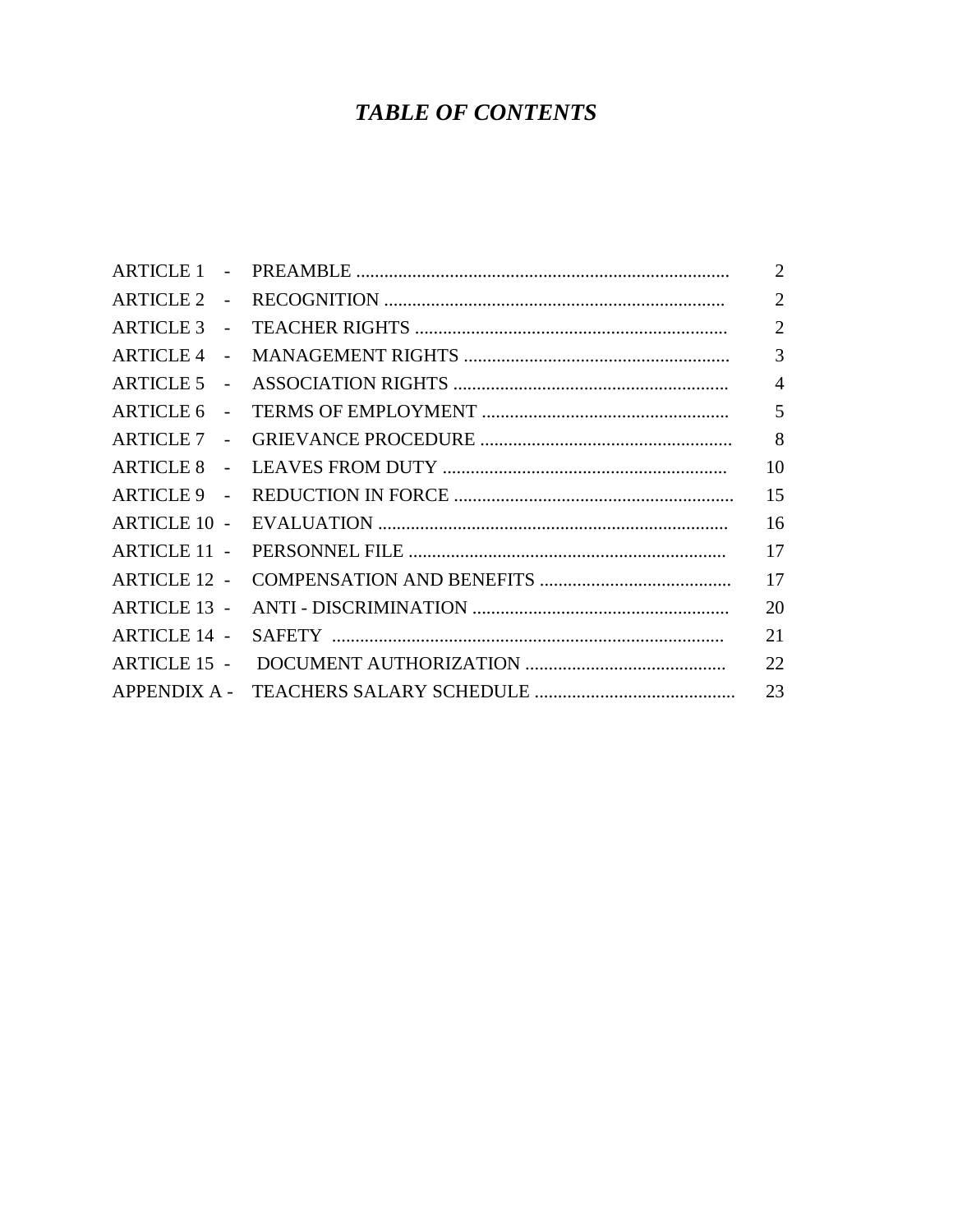#### **ARTICLE 1 - PREAMBLE**

- 1.1 This AGREEMENT is made and entered at Lincoln, Nebraska, by and between the State of Nebraska (hereinafter referred to as the Employer) and the State Code Agency Teachers' Association (hereinafter referred to as the Association).
- 1.2 This agreement shall constitute the full and complete commitments between the parties and may be altered only through the mutual consent of the parties in written and signed amendments to this agreement. The parties will receive copies of any changes made pursuant to this provision.
- 1.3 This agreement shall supersede any rules, regulations, or practices of the Employer including merit raises which shall be contrary to or inconsistent with the terms of this agreement. The provisions of this agreement shall be incorporated into and be considered part of the established policies of each facility.
- 1.4 If any provision of this agreement or any application of this agreement to any teacher or group of teachers shall be found contrary to law or applicable regulation, then such provision or application shall not be deemed valid and subsisting except to the extent permitted by law, but all other provisions or applications of this agreement shall continue in full force and effect.

#### **ARTICLE 2 - RECOGNITION**

- 2.1 The State of Nebraska (herein referred to as the Employer) recognizes the State Code Agency Teachers Association (hereinafter referred to as the Association) as the exclusive and sole collective bargaining agent for all teachers other than temporary in agencies defined by CIR Order 691 in 1987.
- 2.2 Teachers shall mean all employees other than temporary who are occupying positions which require a teaching certificate.

#### **ARTICLE 3 - TEACHER RIGHTS**

- 3.1 Nothing contained in this agreement shall be construed to deny any teacher, employed by a particular state agency, those rights provided under applicable Nebraska or Federal law. Rights granted to teachers herein shall be deemed to be in addition to those provided above unless said rights are legally modified or amended by this agreement.
- 3.2 No permanent teacher will be disciplined, reprimanded, have compensation reduced or withheld or be deprived of any professional advantage without just cause pursuant to the Classified System Personnel Rules and Regulations, or in accordance with agency policy and procedure governing discipline. Any suspension of a teacher, pending investigation and disposition of the case, shall be with pay. Such action shall be subject to the grievance procedure herein set forth, and said action may be upheld, modified or reversed (including back pay provisions as required) as a result of said grievance.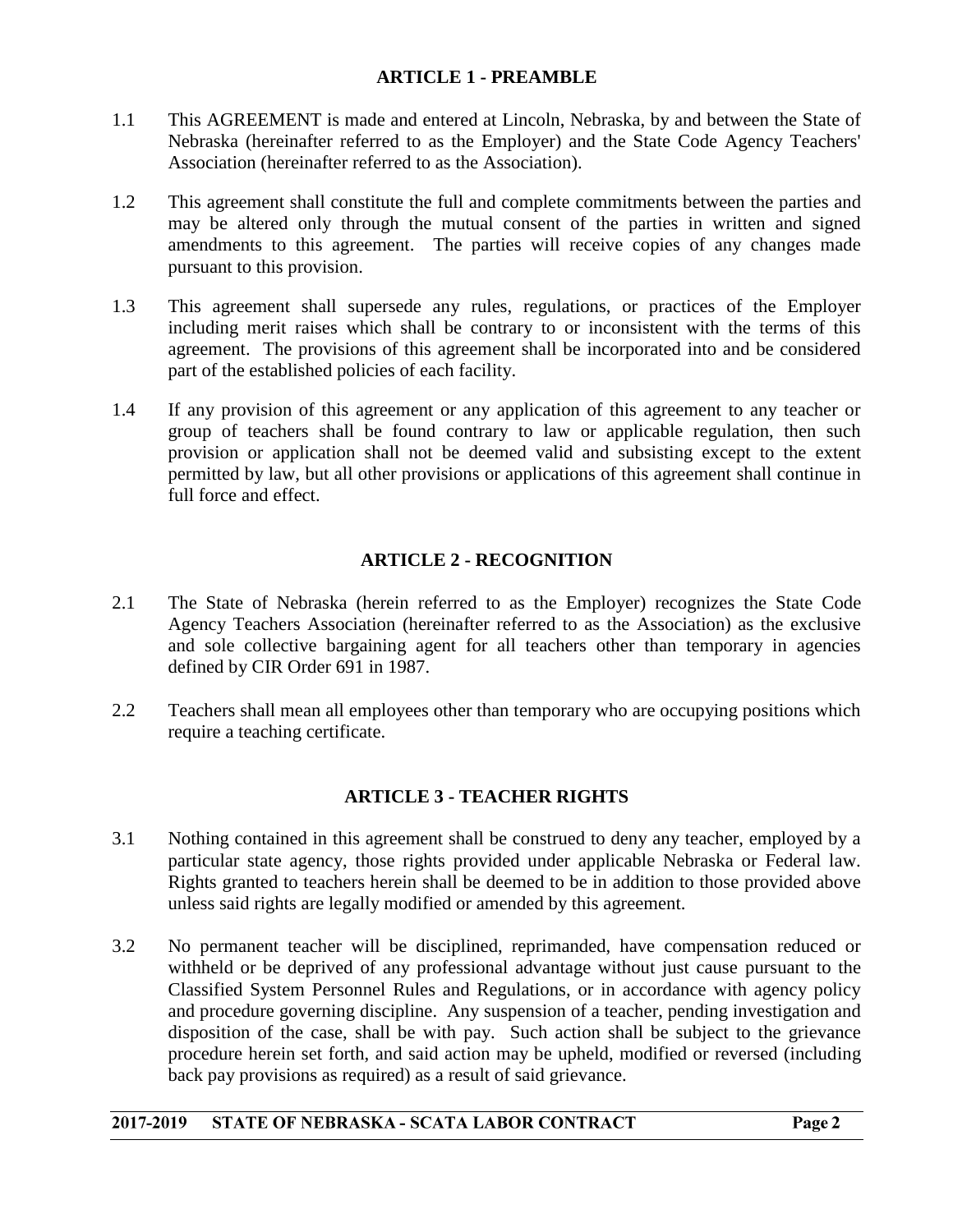3.3 Neither the Employer or its agents nor the Association or its agents will discriminate against any teacher with respect to terms and conditions of employment by reason of their membership in the Association and its affiliates, their participation in collective bargaining, or the institution of a grievance under the terms of this agreement.

#### **ARTICLE 4 - MANAGEMENT RIGHTS**

- 4.1 It is understood and agreed that the Employer possesses the right to operate and direct the employees of the State and its various agencies to the extent that such rights do not violate its legal authority, and to the extent such rights are not modified by this Contract. These rights include, but are not limited to:
- 4.1.1 The right to determine, effectuate and implement the State's budget, mission, goals, and objectives.
- 4.1.2 The right to manage and supervise all operations and functions of the State.
- 4.1.3 The right to establish, allocate, schedule, assign, modify, change and discontinue Agency operations, work shifts, and working hours.
- 4.1.4 The right to establish, allocate, assign, or modify an employee's duties and responsibilities. Management agrees to give employees a minimum of five (5) days notice of changes except in emergency situations.
- 4.1.5 The right to hire, train, assign, and retain employees; suspend, discharge or take other disciplinary action against employees for just cause; and to relieve employees from duties due to lack of work or funds, or the employee's inability to physically perform his/her assigned duties after the Employer has attempted to accommodate the employee's disability.
- 4.1.6 The right to increase, reduce, change, modify and alter the composition and size of the work force.
- 4.1.7 The right to determine, and implement policies for the selection, training, and assignment of employees.
- 4.1.8 The right to create, establish, change, modify and discontinue any State function, operation or division.
- 4.1.9 The right to establish, implement, modify and change financial policies, accounting procedures, contract for goods and/or services, public relations and procedures and policies for the safety, health and protection of property, personnel or client interests.
- 4.1.10 The right to adopt, modify, change, enforce, or discontinue any existing rules, regulations, procedures or policies.
- 4.1.11 The right to determine and enforce employee performance standards.

4.1.12 The right to introduce new or improved methods, equipment, technology or facilities.

2017-2019 STATE OF NEBRASKA - SCATA LABOR CONTRACT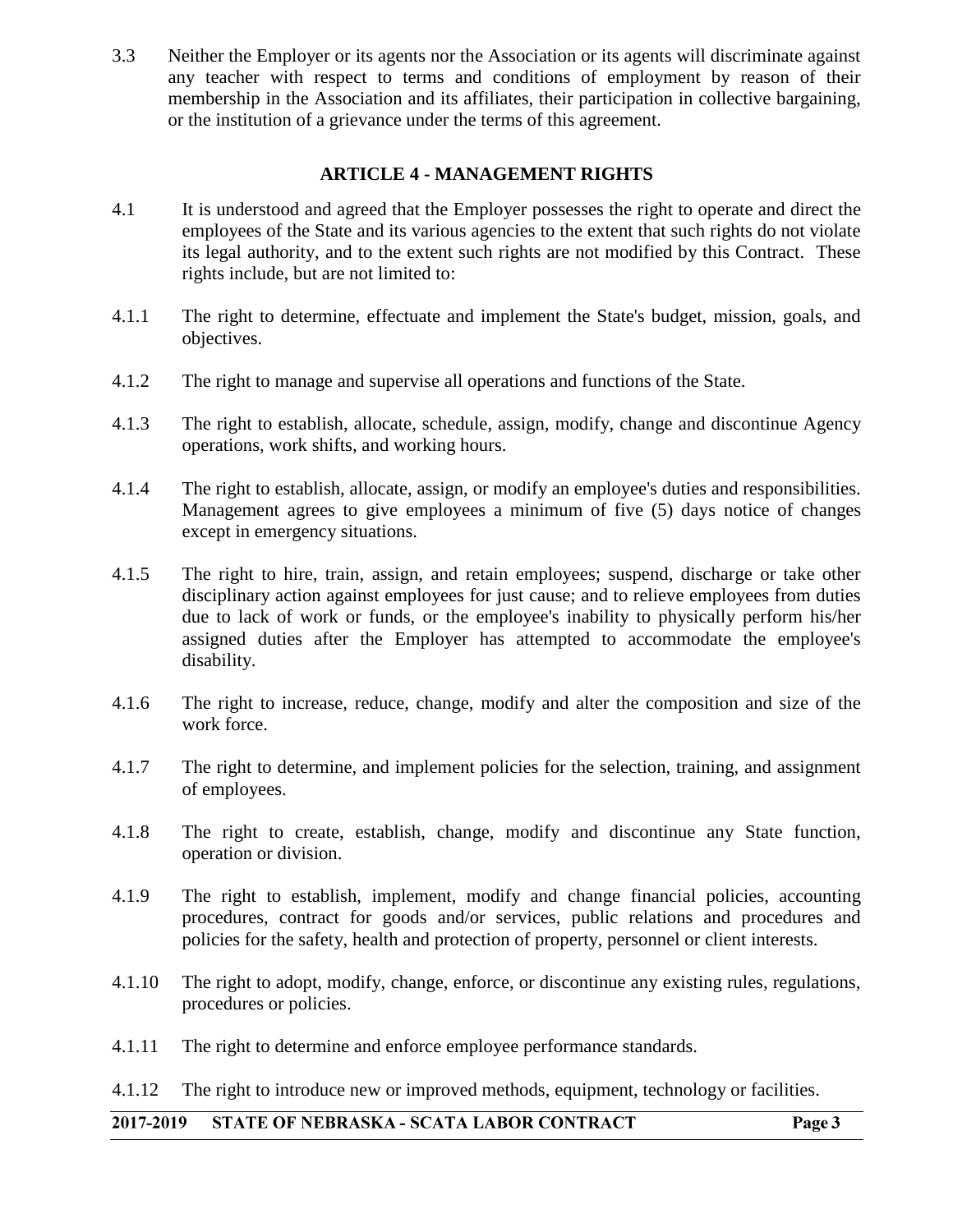#### **ARTICLE 5 - ASSOCIATION RIGHTS**

- 5.1 Upon receipt of a voluntary written individual authorization order from any of its employees covered by this Contract on forms provided by the Association, the Employer will deduct from the pay due such employee those dues required as the employee's membership in the Association.
- 5.2 Such order shall be effective only as to membership dues becoming due after the delivery of such authorization to the payroll office of the employing unit. Deductions shall be made only when the employee has sufficient earnings to cover the deductions for social security, federal taxes, state taxes, retirement, health insurance, and life insurance. Deductions shall be in such exact amount to be withheld and shall begin within the next payroll cycle.
- 5.3 Such dues deductions shall be terminable after written notice to the Employer and the Association. The Employer shall terminate the payroll dues deduction within the next payroll cycle.
- 5.4 Representatives of the Association and its affiliates may, upon approval of their immediate supervisor, be allowed to conduct Association business on school property during non-work time, providing that such business does not cause interruption of the school program or other programs. The Association may be allowed the use of the school buildings for meetings. Such use shall not be unreasonably denied.
- 5.5 Reasonable space will be made available to the Association on existing bulletin boards customarily used for the posting of general personnel or employment information to the members of the unit.
- 5.6 Material to be placed on the bulletin boards shall be limited to notices of the Association's recreational, educational and social affairs; Association correspondence and documents, whose content is not libelous, editorial or interfering in nature with institutional policy and procedure, notices of Association elections, appointments and results of Association elections and notices of Association meetings.
- 5.7 All notices other than those listed above shall be presented to the Facility Head or his/her designated representative for approval. Such notices, if approved, shall indicate both posting and removal dates. The Association will be responsible for posting and removal of all Association notices.
- 5.8 The Association shall be allowed reasonable use of school equipment, providing the Association furnishes expendable supplies consumed during such use, and that such use does not cause undue interruption of the school program.
- 5.9 The Association shall be allowed to make reasonable use of the school's communication system provided such use does not cause undue interruption of the school program. Association written communications, i.e., mail, phone, computer, etc., will not be monitored and be treated as private and confidential when marked as such.
- 5.10 SCATA shall have paid leave for the purpose of allowing members to attend bargaining and bargaining caucus.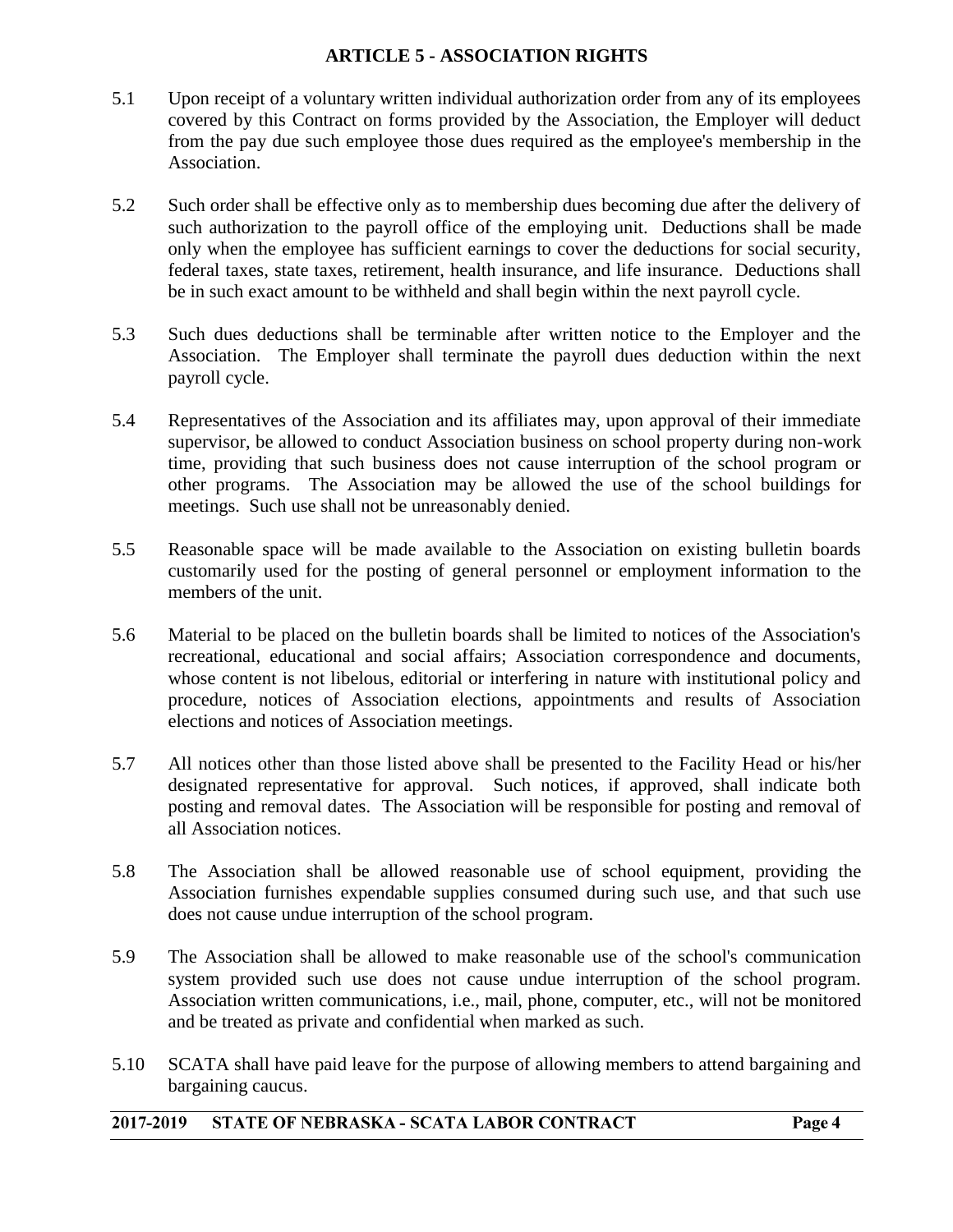#### **ARTICLE 6 - TERMS OF EMPLOYMENT**

- 6.1 The term of this contract shall be July 1, 2017 through June 30, 2019.
- 6.2 Teachers covered by this labor contract shall be on a probationary period during the first two years of employment and may be terminated during the probationary period without cause per Neb. Rev. Stat. Sec. 79-845.
- 6.3 DHHS Teachers are responsible to the facility for eight work hours each day between the hours of 7:30 a.m. and 5:00 p.m. DCS teachers are responsible to the facility for eight work hours each day between the hours of 7:00 a.m. and 9:00 p.m. At DCS facilities, working hours may vary, in order to meet the needs of the Agency, with the concurrence of the teacher. A full-time teacher employed by DCS shall work forty hours each week. Teachers shall be required to be at the facility for a minimum of seven and one-half hours per day, except at HRC, LRC, and DCS facilities, where teachers shall be responsible for being present at the facility for forty work hours each week.
	- 6.3.1 For DHHS teachers, any time that Management requires teachers to work outside of the scheduled 8 hour workday, or any time worked on non-contract days, time will be compensated in time off at the rate of one hour for each hour worked. For DCS teachers, if the DCS requires a teacher to work more than the teacher's regularly scheduled hours in a work week, the teacher shall receive one hour off for each hour worked in excess of the teacher's regularly scheduled hours. A teacher can be required to flex their schedule in a work week to prevent the teacher from working more than the teacher's regularly scheduled hours in a work week.
	- 6.3.2 Use of compensatory time by DHHS Teachers will be at the time requested by the teacher subject to the approval of the teacher's immediate supervisor. Requests shall not be unreasonably denied.

Use of compensatory time by DCS Teachers will be at the time requested by the teacher subject to the person designated by DCS to approve the teacher's use of compensatory time.

- 6.3.3 Teachers required to be on-call, shall be compensated at the rate of \$1.25 per hour for each hour spent in such on-call status.
- 6.3.4 At YRTC Kearney, prior to an increase being made in the time teachers are in contact with students in the classroom, a labor-management committee, consisting of three Union representatives and three Employer representatives, will be convened. The labor-management committee, after discussing the issues involved, will make a recommendation to the Department of Health and Human Services, concerning the increase in classroom student contact time. The Department of Health and Human Services shall give the recommendation serious consideration, in making a decision, but shall not be required to implement the recommendation.
- 6.4 Each teacher shall be provided a minimum 30 minute, duty free lunch period, and at DCS facilities, the evening meal period shall be available between 3:45 p.m. and 6:30 p.m.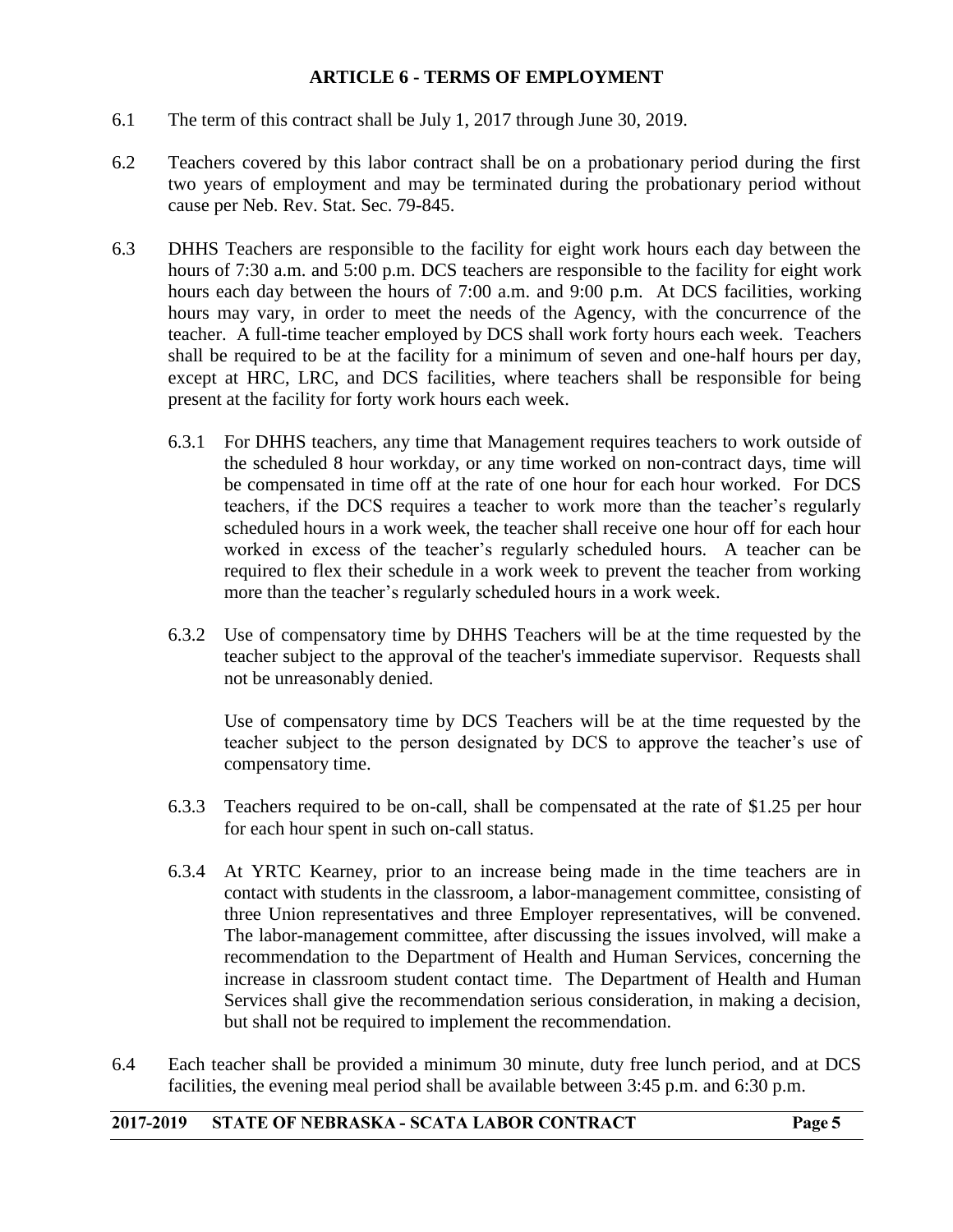- 6.5 The normal workweek for bargaining unit teachers shall be 5 days, Monday through Friday.
- 6.6 The annual employment period shall be 188 days for teachers employed at YRTC-Kearney; 185 days for teachers employed at YRTC-Geneva; 188 days for teachers employed at LRC; and 188 days for teachers employed at HRC. Within the above contract days at YRTC-Kearney, YRTC-Geneva, HRC, and LRC shall be at least six non-student contact days per year with at least one-half day at the end of each grading period with no mandatory training during these one-half days, as part of the school calendar.

The annual employment period shall be 222 contract days for full-time teachers employed at NCCW, OCC, NSP, LCC, TSCI and WEC. Designated full-time teachers at DCS facilities and all full-time teachers at NCYF shall be employed for 234 contract days. Contract days for DCS full-time teachers shall be eight hours a day unless the teacher's schedule is flexed pursuant to paragraph 6.3.1.

With approval by the designated official, a DCS teacher with 222 contract days or 234 contract days can work a flex schedule that will result in the teacher working the number of hours times eight required to equal the number of contract days.

Teachers at DCS who work less than eight hours a day for a specified number of contract days shall have their leave prorated in proportion to the percentage of an eight-hour day the teacher works.

- 6.7 Teachers employed beyond the basic 185 day annual employment period shall receive salary and leaves as defined elsewhere in this agreement on a pro rata basis. All prorated leaves shall be rounded to the nearest day.
- 6.8 Optional extended employment to teach in the summer programs may be offered to teachers employed for the regular school year. Bargaining unit teachers shall be notified of Management's decision concerning extended summer employment by March 1st of each year. Those bargaining unit teachers not offered summer employment shall be provided the opportunity, upon request, for consultation with the appropriate administrator. Such consultation shall include justification for Management's decision. Such decisions shall not be based on Management's ability to hire non-bargaining unit teachers at a lesser rate.
- 6.9 All bargaining unit classroom teachers shall be provided a minimum of one (1) continuous instructional period per day without students for the purpose of planning and preparation. Teachers, unless at DCS, shall not be required to attend mandatory training during this planning period, more than once per month.
- 6.10 The Employer acknowledges that a teacher's primary responsibility is to teach per Neb. Revised State Statute 79-101.
- 6.11 Each teacher agrees to be governed by the policies of the Employer, that are not addressed in the negotiated agreement and that the teaching duties to be performed under this contract shall be subject to assignment by their immediate supervisor. Such duties shall not preclude the occasional assignment of nonteaching related duties which involve supervising youth or adults.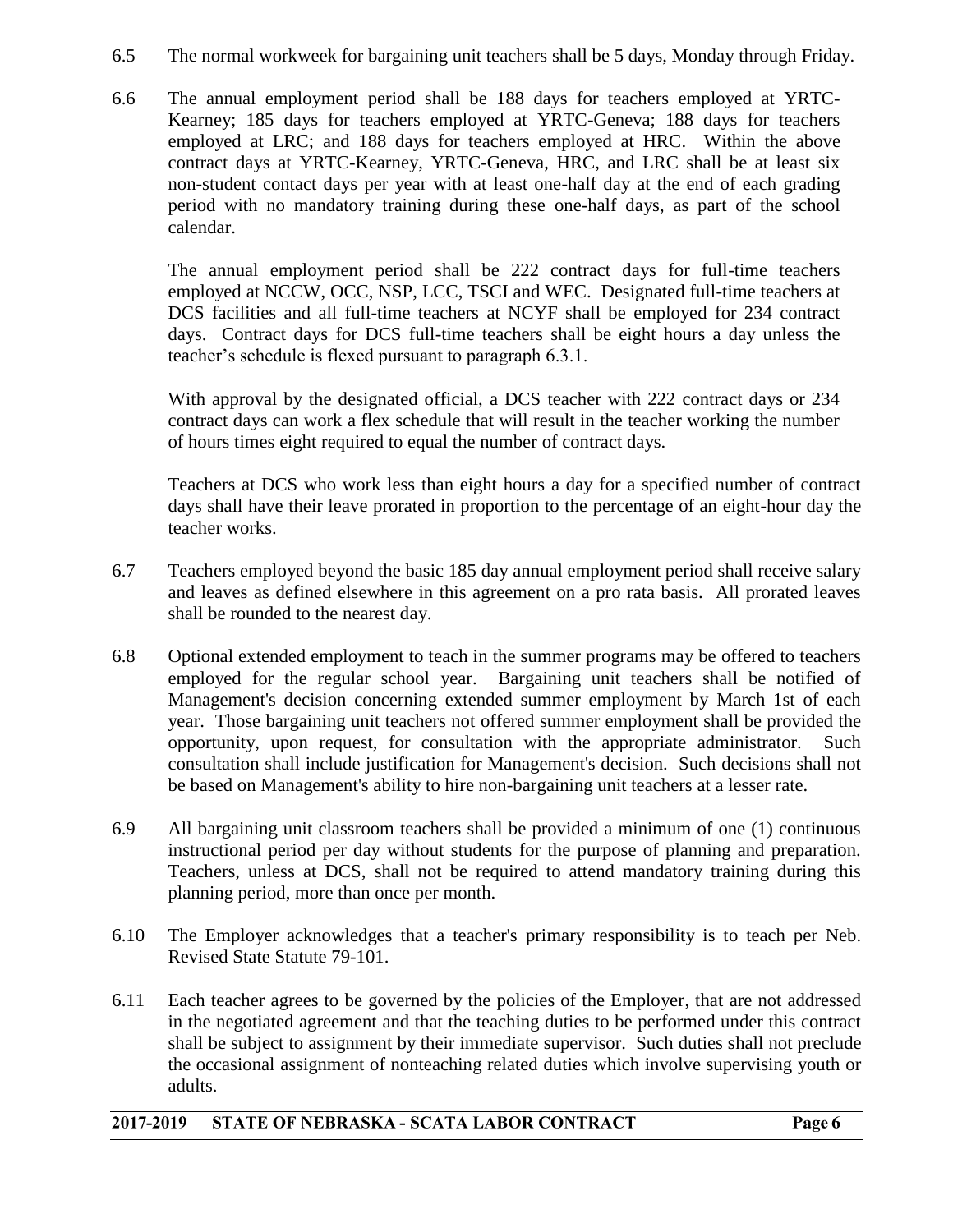- 6.12 Discipline of teachers for just cause will be in accordance with the provisions of the Classified System Personnel Rules and Regulations or in accordance with agency policy and procedure governing discipline. Evaluations used to justify termination for just cause shall be only those conducted by individuals who hold the appropriate administrative and supervisory certificate issued by the State.
- 6.13 At least 90 calendar days before the end of the individual contract period, each teacher shall be notified in writing that the Employer is considering nonrenewal of his/her contract, or provided a letter of intent to continue employment. Any teacher offered a letter of intent to continue employment shall respond within 15 working days of receipt of the letter. Failure to respond within the specified fifteen workdays shall constitute rejection of the renewal offer.
- 6.14 Termination of a teacher's contract for any reason before the end of the contract year shall result in an adjustment of that amount of compensation being paid which bears the same ratio to the annual salary herein specified as the number of contract days worked bears to the annual employment period.

Whenever it is necessary to adjust the compensation paid to a teacher, after the appropriate compensation for the number of contract days actually worked is computed, the teacher and the Employer shall arrange for the payment of any compensation due to the teacher or the refunding by the teacher of any compensation received in excess of the compensation due for the number of days actually worked.

- 6.15 Deductions from pay for absences from work for which no paid leave is provided shall be at the rate of one divided by the number of school contract days of the annual salary per each day of such absence.
- 6.16 There shall be no penalty for release or resignation by said teacher from their individual contract, providing that said resignation shall not become effective until the close of the contract period unless an earlier release is accepted by the Employer. Resignations for the subsequent contract year shall be accepted up to six weeks prior to the beginning of the new school year and may be accepted by the Employer after May  $15<sup>th</sup>$  at the Employer's discretion.
- 6.17 The Employer may require a teacher to take a physical examination, tests or other proofs of physical and/or mental fitness when the Employer has reasonable cause to believe that such examinations and/or tests are necessary to determine physical or mental incapacity. The Employer reserves the right to develop and implement alcohol and drug testing programs. The Employer shall schedule and pay for all such required examinations and/or tests. The results of said examinations and/or tests will not be released to any outside agencies or persons without permission of the employee unless required by law or licensure.
- 6.18 The Association and Employer recognize the unique characteristics of the clientele served and in the interest of the student's needs, the Employer shall make a good faith effort to hold academic classes to a practical and effective size.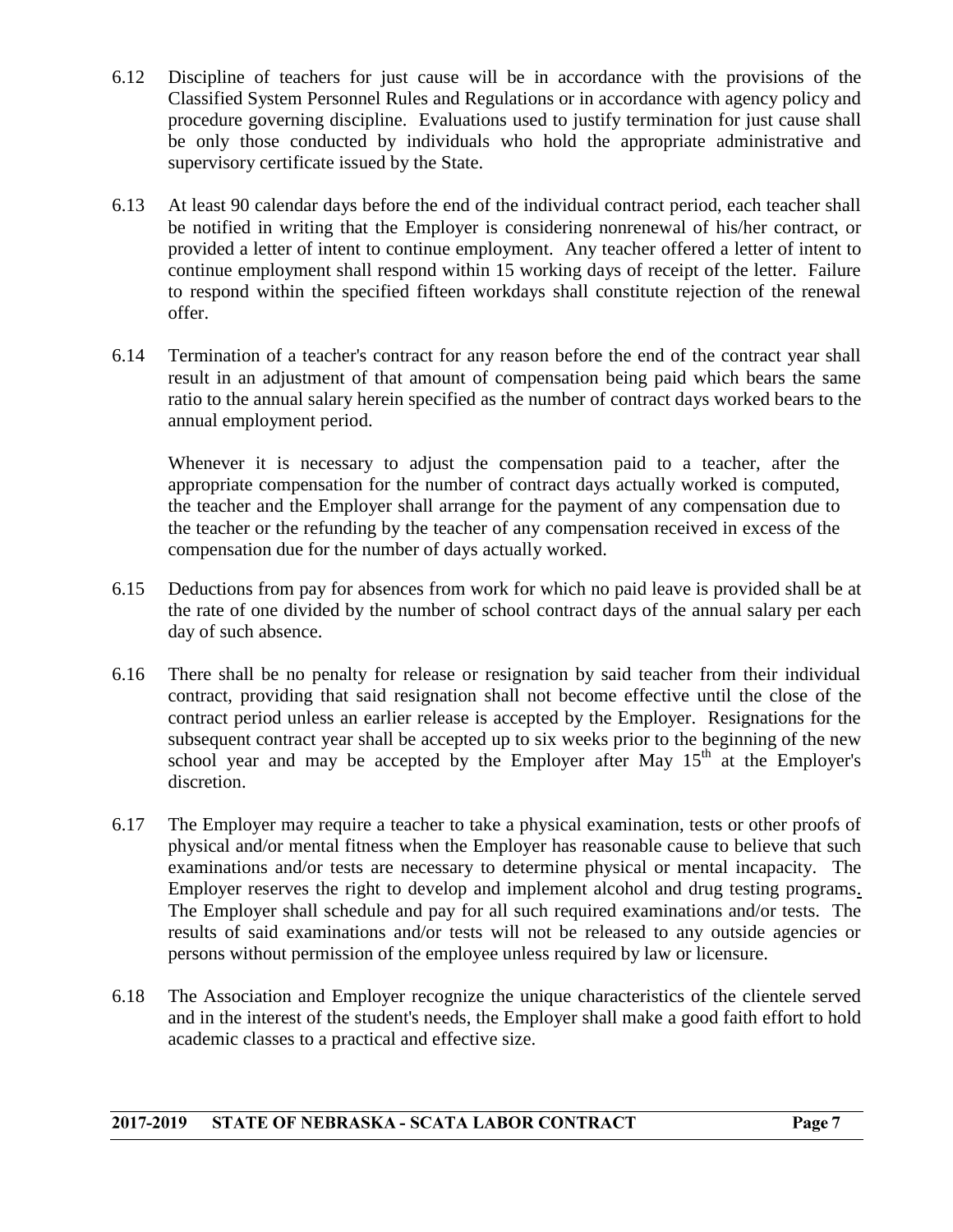- 6.19 A good faith effort will be made to secure a regular substitute before a regular teacher is asked to serve as a substitute. Aides shall not be assigned teaching duties as per applicable state law and regulations. Teachers will be allowed to substitute teach for the regular substitute teacher rate. The Employer will be allowed to offer the teacher their daily rate for substitute teaching if a substitute cannot be obtained for the substitute rate*.* Substitute teachers, teaching at DCS facilities, shall be pre-approved by DCS.
- 6.20 Teachers may use the school facilities during nonscheduled work hours for such teaching/job related purposes which may include grading papers, preparing tests, setting up audiovisual equipment, use of computer, recreational activities (as allowed other staff), etc. Such use of school facilities is not computed as compensable time.
- 6.21 **Part-Time Employees.** Teachers who are employed on a permanent basis at any percentage less than 100% will be paid and accrue all eligible benefits and conditions of employment as set forth in this agreement prorated to equal their employment percentage.

#### **ARTICLE 7 - GRIEVANCE PROCEDURE**

- 7.1 **General Purpose.** Teachers may file a grievance when they believe that there has been a misinterpretation or misapplication of the terms of this agreement. The underlying principle of this grievance procedure is to ensure fair and equitable treatment to bargaining unit employees.
- 7.2 Definition of Grievance: Any written claim or claims by a bargaining unit teacher or group of teachers that there has been a violation, misinterpretation, or misapplication of the terms of this agreement. The grievance must be signed by all aggrieving teachers.
- 7.3 Definition of Grievant: Bargaining unit teacher or group of teachers making the claim as described in the definition of grievance.
- 7.4 Bargaining unit employees will follow all written and oral directives and perform all assigned duties. Compliance with such directives will not in any way prejudice their right to file a grievance within the time limits contained herein, nor shall it affect the ultimate resolution of the grievance.
- 7.5 The parties agree to use every reasonable means at their disposal to assure every employee the unobstructed use of this grievance procedure without fear of reprisal or prejudice to their employment status.
- 7.6 The number of days indicated at each level shall be considered as a maximum, and every reasonable effort shall be made to expedite the grievance. The time limit specified may, however, be extended by mutual written agreement of the grievant and the Employer.
- 7.7 The failure of the grievant to proceed to the first or subsequent steps of this grievance procedure within the time limits specified shall indicate that the grievant has elected not to file a grievance or has accepted the response previously rendered, and shall constitute a waiver of any future appeal. The failure of the Employer to respond to the grievance within the time limits specified shall permit the grievant to proceed to the next level of the grievance procedure.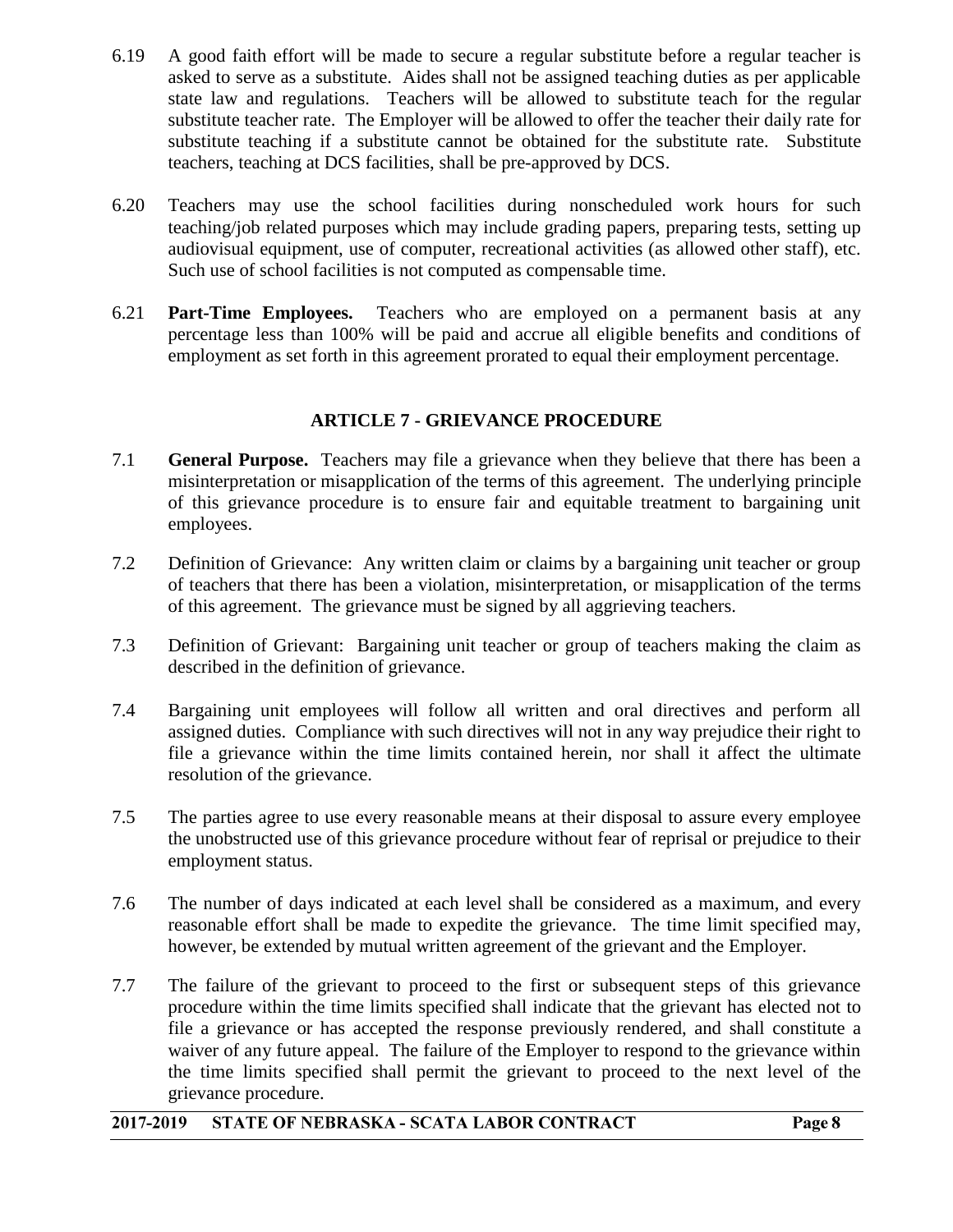- 7.8 All communications concerning the grievance, after being formally submitted shall be in writing. All documents, communications, and records dealing with the processing of a grievance shall be confidential, and shall be filed separately from the personnel files of the participants, unless said material is ordinarily the content of the personnel file.
- 7.9 No settlement shall be made in any grievance which is in conflict with the provisions of this agreement.
- 7.10 All meetings under this Article shall be conducted in private. All hearings conducted pursuant to this Article shall be open to the public unless the hearing authority rules otherwise after a showing of adequate cause.
- 7.11 A grievant may have a representative present at all levels of the grievance procedure.
- 7.12 The grievant may withdraw their grievance at any level of the procedure.
- 7.13 Level One: All grievances must be initiated within fifteen (15) work days of the occurrence, or the date when the employee first became aware of the occurrence. The grievant shall reduce the grievance to writing on the approved form and give or send the original to the decision maker. The decision maker shall provide a written response to the grievance within five (5) work days after receipt of the grievance. Failure of the decision maker to respond within five (5) work days shall cause the grievant to proceed to level two of this procedure. Before the decision maker returns the answer to the grievance at the first step to the employee, he/she shall have the response reviewed by the Chief Executive Officer/Designee of the facility.
- 7.14 Level Two: If a satisfactory resolution of the grievance is not reached in Level One the grievant may file the grievance with the Agency Director within ten (10) work days of receipt of the response at Level One. The Agency Director/Designee shall hold an informal investigatory meeting within ten (10) work days of receipt of the grievance. The meeting shall include all interested parties and be for the purpose of reviewing the grievance. The Agency Director shall issue a written response to the grievance within ten (10) work days of such meeting.
- 7.15 Level Three: If a satisfactory resolution of the grievance is not reached at Level Two the grievant may file the grievance in writing with the State Personnel Board within five (5) work days of receipt of the written response at Level Two. The State Personnel Board shall conduct a grievance hearing and shall issue a written response to the grievance. Such written response shall be the final administrative decision unless the aggrieved party wishes to seek court action. The parties to the grievance appeal shall follow the State Personnel Board Appeal process outlined in Title 273 – Nebraska Administrative Code, Chapter 15, Section 008.04.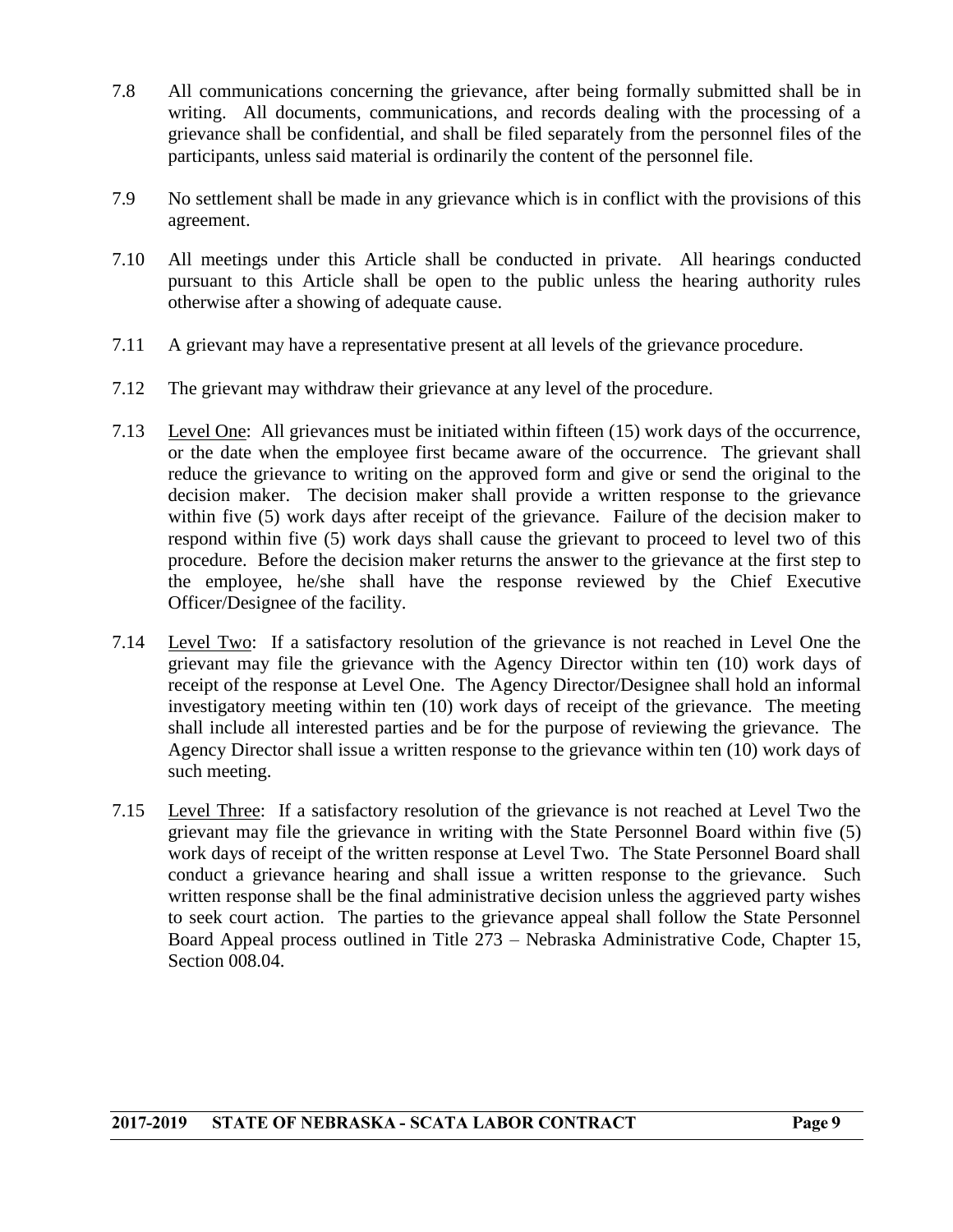#### **ARTICLE 8 - LEAVES FROM DUTY**

- 8.1 Teachers shall be eligible for eleven (11) days of paid sick leave per year, cumulative to 180 days. Earned sick leave that has been accumulated by presently employed teachers prior to the date of this agreement shall be retained by that teacher provided that the accumulation shall not exceed 180 days.
- 8.2 Teachers separating their employment and who are eligible for retirement through a State sponsored retirement system or upon death, will receive one-fourth of the accumulated unused sick leave, up to a maximum of 45 days pay (one-fourth of 180 days).
- 8.3 Teachers are entitled to use sick leave under the following situations:
	- a. When unable to perform duties because of sickness, injury, or disability.
	- b. When undergoing medical, surgical, dental, and optical examinations or treatments, which the employee is unable to schedule during other than work hours.
	- c. When presence at work would jeopardize the health of others by exposing them to a contagious disease.
	- d. When the illness, injury, or disability of an immediate family member requires the employee's presence. Immediate family in this case means spouse, children, siblings, or parents and others bearing the same relationship to the teacher's spouse. At the Agency Head and/or his/her Designee's discretion, with input from the immediate supervisor, the definition of immediate family may be expanded to include other individuals with a similar personal relationship to the employee as that of an immediate family member.
- 8.4 Sick leave shall be taken in at least quarter-hour increments.
- 8.5 Teachers shall obtain written approval from their immediate supervisor in advance when planning to use sick leave for dental appointments, physical exams, etc. In case of sickness, injury, emergency or any other absence which cannot be approved in advance, the teachers shall advise the immediate supervisor of the circumstances as early as possible.
- 8.6 When a sick leave absence exceeds three (3) consecutive days or when abuse is suspected, employees may be required to submit a substantiating medical certificate.
- 8.7 Teachers who terminate and return to state employment within one (1) year shall retain all accrued sick leave earned prior to termination.
- 8.8 A teacher who is receiving Worker's Compensation for an injury or occupational disease shall have the option of electing to use accumulated unused sick leave to supplement Worker's Compensation up to but not to exceed the regular rate of pay. Teachers electing this option shall earn and be charged sick leave in proportion to the amount of money paid by the State. After all such sick leave has been used, the teacher shall be entitled to compensation authorized by Worker's Compensation.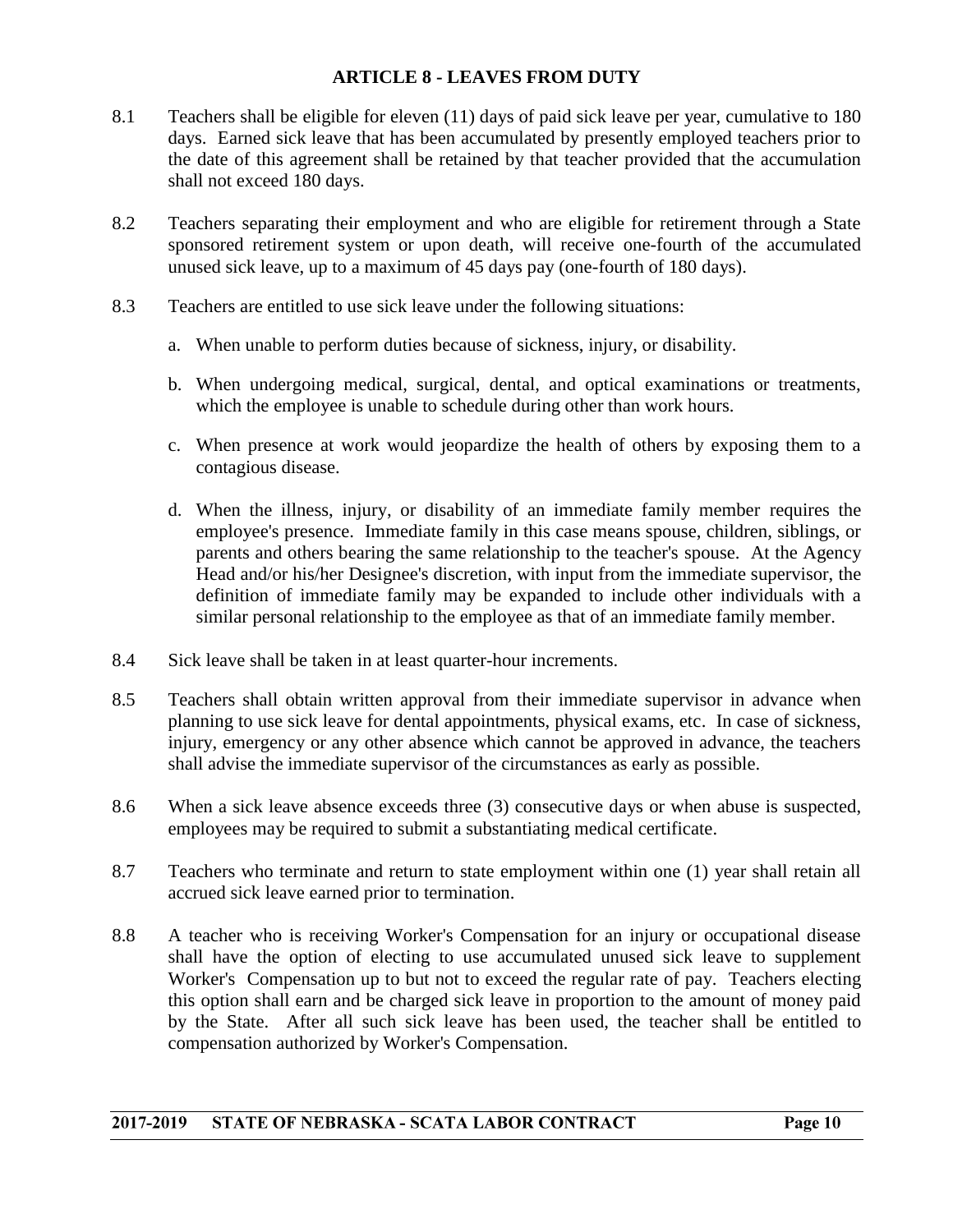- 8.10 Up to five (5) contract days of funeral leave shall be granted for each death in the immediate family. Immediate family is defined as spouse, children, parents, grandparents, grandchildren, brothers, sisters, or persons bearing the same relationship to the spouse. At the Agency Head and/or his/her Designee's discretion, the definition of immediate family may be expanded to include other individuals with a similar personal relationship to the employee as that of an immediate family member. This leave shall be up to five consecutive contract days contiguous to the day of the funeral.
	- 8.10.1 For funerals of persons not in the immediate family the employee may use accrued sick leave as arranged with the appropriate administrator.
- 8.11 **Civil Leave.** Teachers are eligible for paid civil leave in the following situations:
	- a. Being called as a juror or being appointed as a clerk or judge on an election or counting board. Fees paid as the result of such duty shall be retained by the teacher in addition to the paid civil leave. Employees will return to work when not actually serving as a juror on a daily basis.
	- b. Being called to perform emergency civilian duty in connection with a natural disaster such as a flood or tornado or in connection with national defense. This shall not be considered the same as leave for military duty in connection with national defense or national disaster.
	- c. Being subpoenaed to appear in court on behalf of the State. In addition to the paid civil leave the teacher shall receive pay for travel and subsistence. Witness fees paid to the teacher shall be returned to the State. A teacher required to appear in court on a personal matter shall be granted leave without pay.
	- d. Voting Time: All employees shall be given up to two hours for the purpose of voting provided the employee does not have sufficient time before or after regular duty hours to vote. The two hours authorized for voting does not apply to those employees who by reasons of their employment must vote by use of an absentee ballot.
	- e. Blood Donations: With prior supervisory approval of absence from work, employees will be allowed up to one hour of paid time while donating blood at Employer sanctioned Community Blood Bank collections. With prior supervisory approval of absence from work, employees will be allowed to flex work schedules while responding to Community Blood Bank emergency appeals in life threatening circumstances. Replenishment of low blood supplies is not considered to be a life threatening circumstance.
- 8.12 **Professional Leave.** A minimum of two (2) days per each contract year, of paid professional leave shall be granted each teacher for attendance at meetings, conferences, or activities which are directly related to the teacher's academic responsibilities and shall not be cumulative. Additional paid professional leave will be at the discretion of the first level of supervisor outside of the bargaining unit. If a teacher is required to attend a professional activity by the administration, no deduction for professional leave will be made.
- 8.13 Military leave shall be granted in accordance with applicable federal and state laws.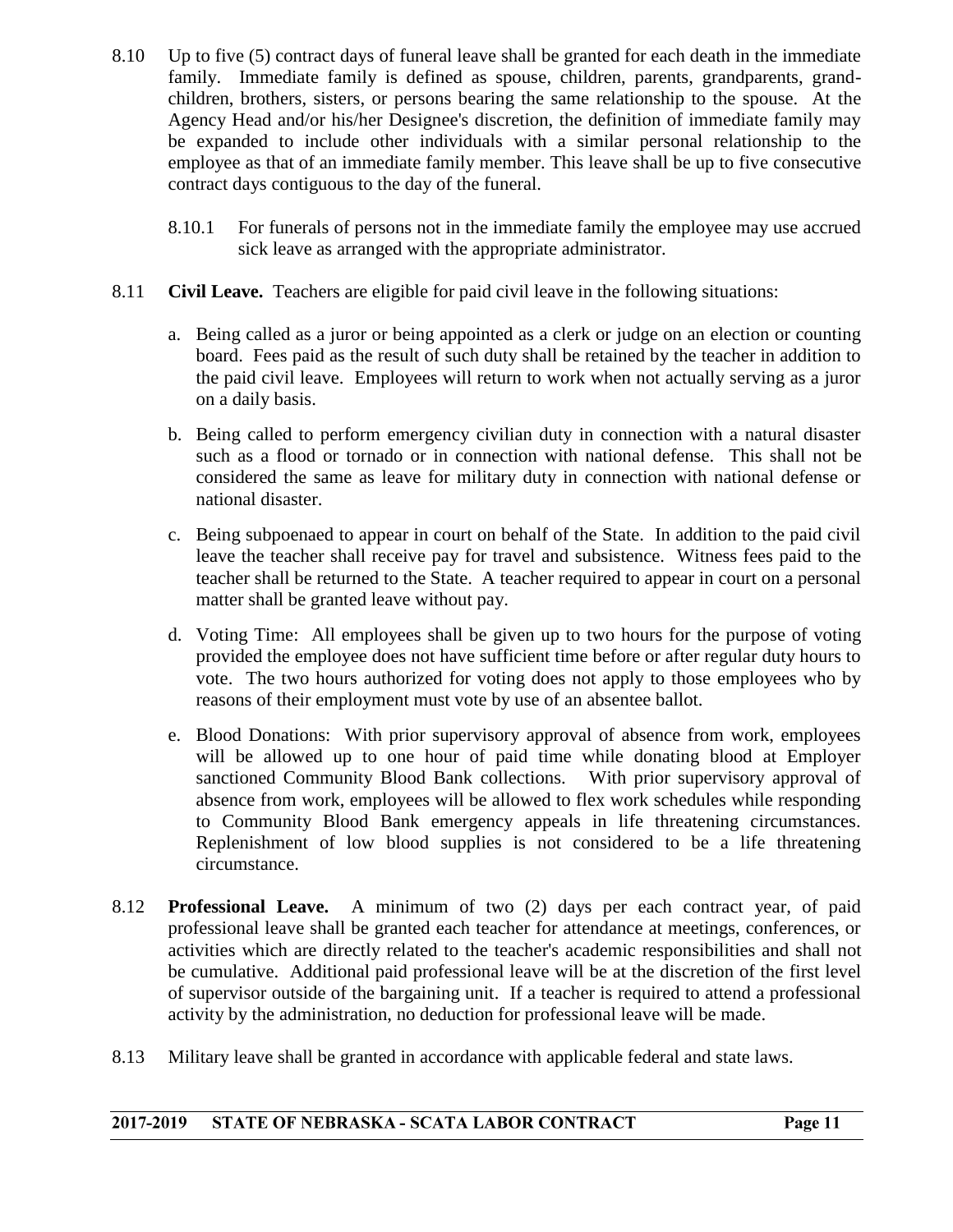- 8.14 **Leave of Absence.** Teachers may be granted an unpaid leave of absence of up to one year. No benefits shall accrue during such leave. Accumulated sick leave earned prior to such leave shall be retained by the teacher upon return from such leave. At the end of such leave the teacher shall be reinstated to a same or similar position as vacated. A teacher on such leave, at their discretion, may continue their insurance benefits by paying the full premium for those benefits. Requests for such leave shall be submitted on the proper form to the teacher's immediate supervisor. Notice of approval or disapproval of such leave request shall be provided the teacher within thirty (30) working days of receipt of the request.
- 8.15 **Personal Leave.** Teachers are entitled to three (3) days of paid personal leave per school year. Teachers may carry over one (1) personal day per year. Use of these days will be at the discretion of the teacher. Application for such leave shall be made at least one (1) week in advance, if possible, to the teacher's immediate supervisor. Approval shall not be unreasonably withheld. Personal leave may be used in half hour increments. Teachers who accept a summer school contract shall retain their unused leaves through the life of the summer contract.
- 8.16 **Educational Opportunities.** Teachers within the Department of Health and Human Services will be afforded the opportunity to further their education in a reasonable manner which does not interfere with the operation of the school programs, or other facility operations. Reasonable manner can include flex time changes and work schedules to accommodate teachers' attendance at class. Such accommodations/requests are subject to prior supervisory approval.

In situations when the above reasonable accommodations cannot be made to a teacher's work schedule at the Department of Health and Human Services, a teacher may request an educational leave of absence, as long as the teacher is enrolled as a full-time student for credited coursework. Length of the educational leave of absence in that case is based on the length of the semester. Educational leave is based on best interests of the State, and is subject to prior supervisory approval. Employees become eligible for an educational leave of absence upon serving two years with the Department of Health and Human Services from last date of hire.

- 8.17 **Weather Leave.** Teachers are entitled to leave due to inclement weather as provided in the current Governor's policy pertaining to such leave.
- 8.18 **Non-Contract Days.** At the Department of Health and Human Services where there is year around school, Teachers will be given the opportunity to select use of the 25 non-contract days in the same manner afforded to other Department of Health and Human Services employees requesting vacation leave. At DCS non-contract days shall be pro-rated for teachers who work less or more than 222 days. DCS teachers will be given the opportunity to select use of the non-contract days in accordance with DCS and facility policies. Use of the non-contract days is subject to prior supervisory approval. Such requests shall not be unreasonably denied. Teachers shall be able to carry over five non-contract days per school year which shall not be cumulative. Year around school is school which is taught continuously around the year except for designated holidays and weekends.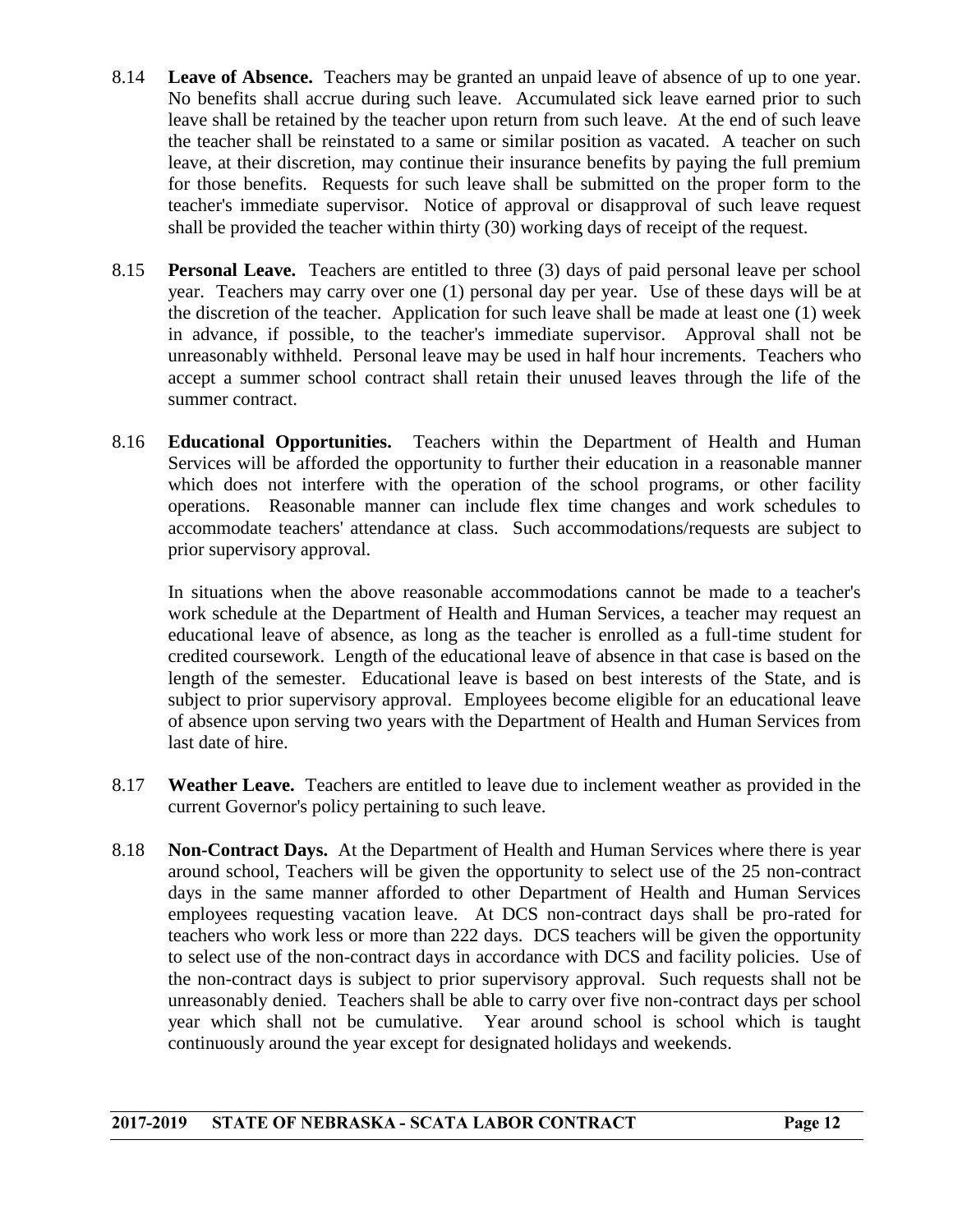8.19 HRC and LRC will hold school year round. Teachers at HRC and LRC will work 188 days during the contract year. The school year will be divided into five segments (Sessions 1-5) consisting of 47 school days. Each teacher will be assigned to work four of the five segments. The determination of which segments a teacher will be assigned to work shall be established by State seniority. Management, at its discretion, will include days on which all teachers will be on leave (for example Winter break, Spring Break, etc.). These days do not count toward the 188 contract days.

At DCS Teachers will be on leave on the twelve statutory holidays and on any day declared as a holiday by the President or the Governor. These days are considered non contract days.

#### **Teacher Vacation Session Schedule For LRC 2017-2018**

| Session 1 | $7 - 5 - 17$   | $9 - 6 - 17$   |
|-----------|----------------|----------------|
| Session 2 | $9 - 11 - 17$  | $11 - 10 - 17$ |
| Session 3 | $11 - 15 - 17$ | $1 - 30 - 18$  |
| Session 4 | $2 - 2 - 18$   | $4 - 12 - 18$  |
| Session 5 | $4 - 17 - 18$  | $6-19-18$      |
|           |                |                |

#### **Teacher Vacation Session Schedule For LRC 2018-2019**

| Session 1 | $7 - 3 - 18$   |                          | $9 - 5 - 18$  |
|-----------|----------------|--------------------------|---------------|
| Session 2 | $9-10-18$      | $\overline{\phantom{0}}$ | $11-9-18$     |
| Session 3 | $11 - 14 - 18$ |                          | $1-29-19$     |
| Session 4 | $2 - 1 - 19$   |                          | $4 - 11 - 19$ |
| Session 5 | $4 - 16 - 19$  |                          | $6-18-19$     |
|           |                |                          |               |

#### **Teacher Vacation Session Schedule For HRC 2017-2018**

| Session 1 | $7 - 5 - 17$   | $9 - 6 - 17$   |
|-----------|----------------|----------------|
| Session 2 | $9 - 11 - 17$  | $11 - 10 - 17$ |
| Session 3 | $11 - 15 - 17$ | $1 - 30 - 18$  |
| Session 4 | $2 - 2 - 18$   | $4 - 12 - 18$  |
| Session 5 | $4 - 17 - 18$  | $6-19-18$      |

#### **Teacher Vacation Session Schedule For HRC 2018-2019**

| Session 1 | $7 - 3 - 18$  |                          | $9 - 5 - 18$  |
|-----------|---------------|--------------------------|---------------|
| Session 2 | $9-10-18$     | $\overline{\phantom{0}}$ | $11-9-18$     |
| Session 3 | 11-14-18      |                          | $1-29-19$     |
| Session 4 | $2 - 1 - 19$  |                          | $4 - 11 - 19$ |
| Session 5 | $4 - 16 - 19$ |                          | $6 - 18 - 19$ |

8.20 **Catastrophic Illness Donation.** The provisions of this section are non-grievable. Employees may contribute accrued personal leave to benefit another State employee in the same agency suffering from a catastrophic illness. Personal leave shall be donated in no less than four (4) hour increments. The contributing employee must identify the specific amount of time donated and the name of the recipient of the donated personal leave on forms provided by the Employer for this purpose. Personal leave donated and transferred to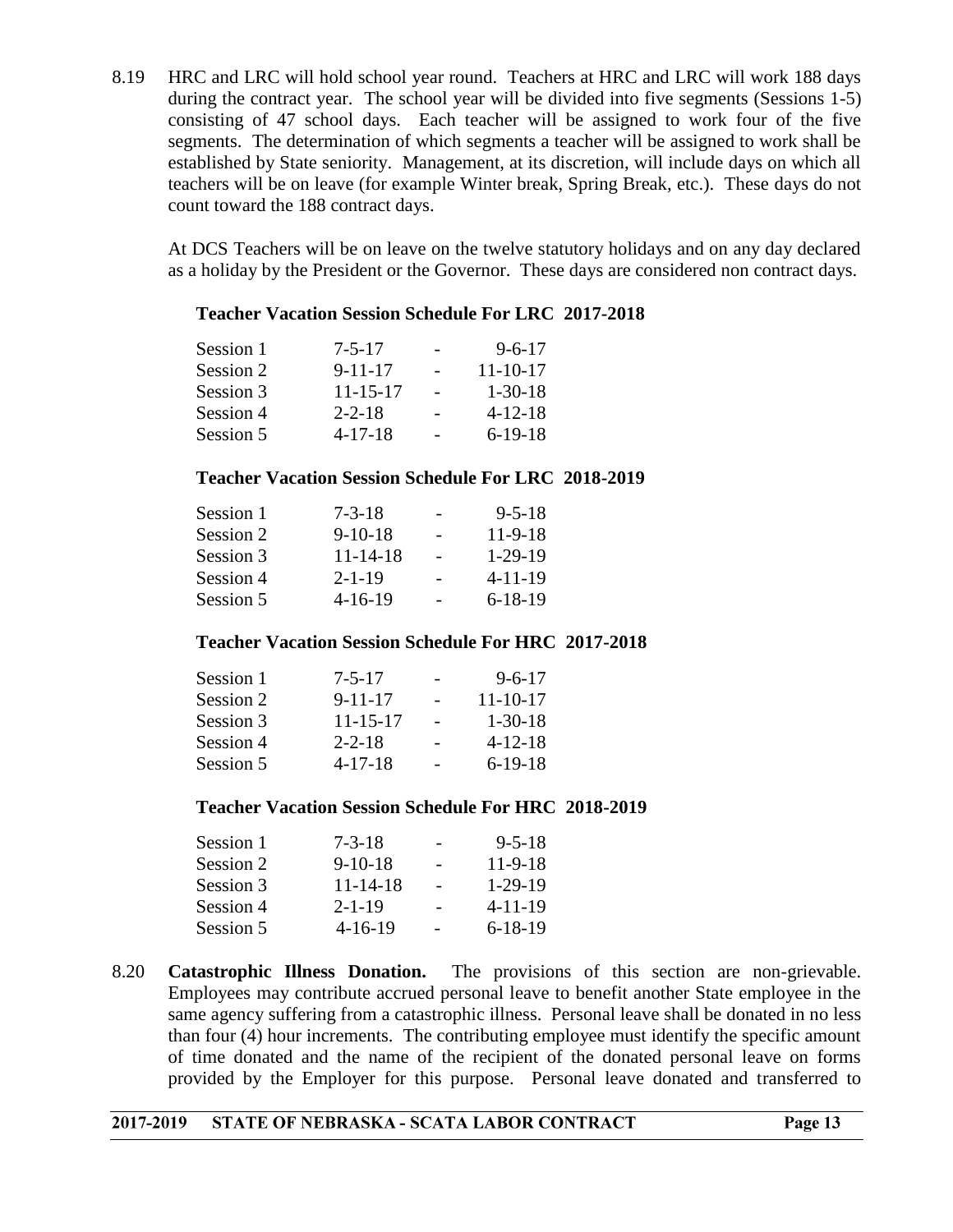another State employee pursuant to this provision shall be irrevocably credited to the recipient's catastrophic leave account.

The recipient cannot use the donated leave until the date the leave is actually donated. The agency shall transfer donated leave to the recipient's account on an as needed basis. However, the agency shall not transfer more than the equivalent of 10 of the recipient's workdays of leave into his/her account at any one time if the employee is paid bi-weekly; and the agency shall not transfer more than the equivalent of 23 of the recipient's workdays of leave into his/her account at any one time if the employee is paid monthly.

Catastrophic Leave will be available only to employees who have exhausted their own paid leave through bona fide serious illness or accident. Donating employees must sign an authorization, including specifying the specific employee to be a recipient of the donation. Leave transferred will be converted to a dollar value and then converted to hours based on the recipient's hourly rate e.g., the leave donor's salary is \$6.00 per hour and the recipient's salary is \$12.00 per hour; thus a donor must transfer twice the amount of hours to achieve full conversion. The agency shall not transfer more donations until this amount is exhausted. All donations remaining in the employee's catastrophic illness account when the employee's employment terminates, or when the employee dies, shall be forfeited, and no payout for these forfeited hours shall be made. No more than the equivalent of 1200 hours of donated leave may be received by an employee during a twelve month period.

Eligibility of Recipient:

- 1. Must be suffering a serious illness or injury resulting in a prolonged absence of at least thirty work days during the past six months (a normal pregnancy does not qualify for Catastrophic Illness Donation).
- 2. Must produce satisfactory medical verification.
- 3. Must have completed original probation.
- 4. Must have exhausted all earned paid leave time including compensatory time off, sick leave and personal leave.
- 5. Must not have offered anything of value in exchange for the donation.

Eligibility of Donor Employee:

- 1. Only four (4) hour increments of personal leave may be donated.
- 2. Must not have solicited nor accepted anything of value in exchange for the donation.
- 3. Must have remaining to his/her credit at least 8 hours of accrued personal leave, if donating personal leave.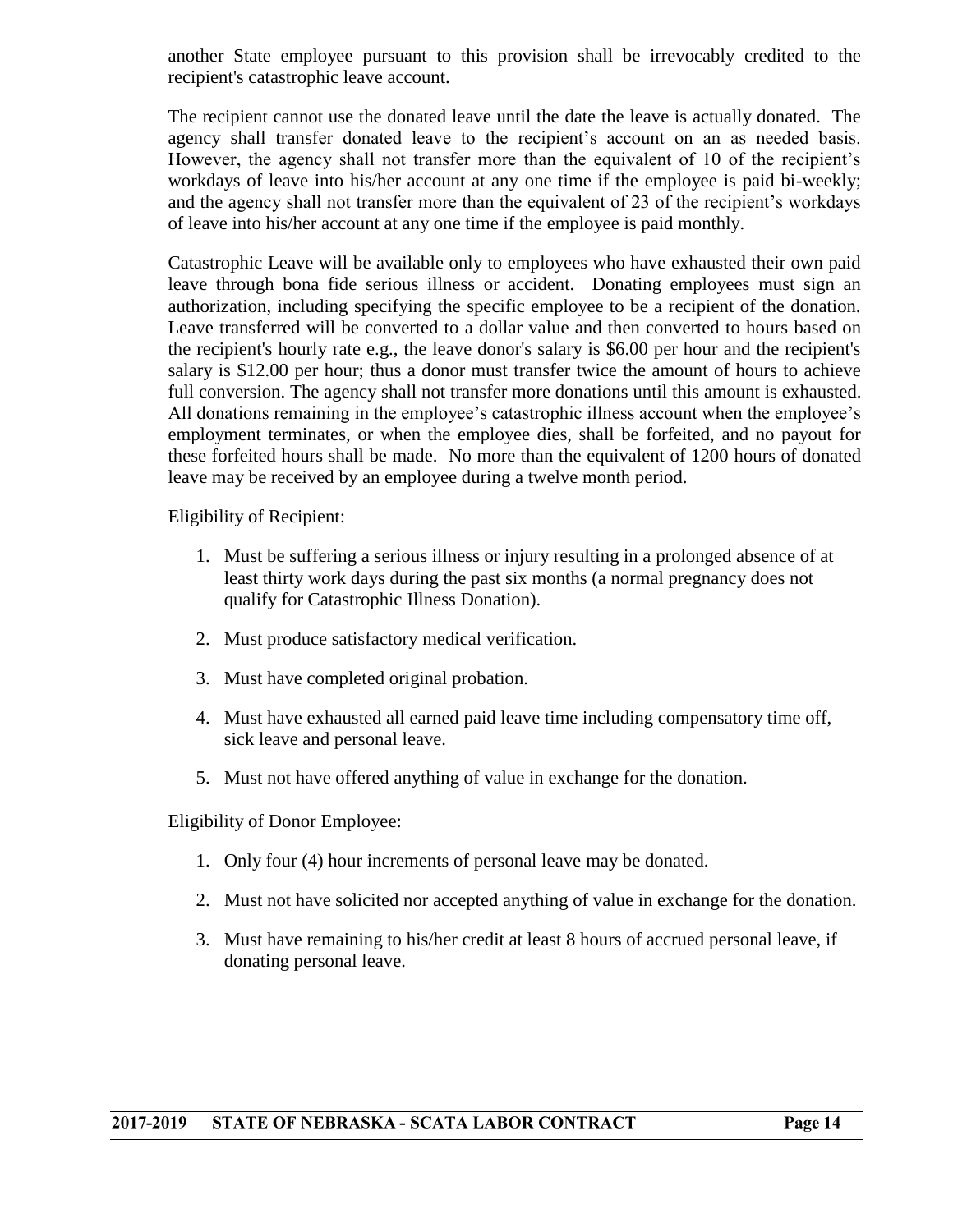#### **ARTICLE 9 - REDUCTION IN FORCE**

- 9.1 When a reduction in the number of teachers employed or the number of school days contracted per teacher is deemed necessary, the reduction in force shall be in accordance with the provisions of this Article.
- 9.2 The Employer shall attempt to absorb reductions through normal attrition due to retirements and resignations.
- 9.3 Should an involuntary staff reduction be required, the order of reduction shall be based on subject area, and if applicable, required special certifications, and on the basis of State seniority at each facility within the Agency.
	- a. The Teacher shall fill any vacant Teacher position that he/she qualifies for in the facility.
	- b. If no vacant Teaching position is available, the Teacher shall bump the Teacher with the least State seniority in that facility if the Teacher whose position is being reduced qualifies for the position.
	- c. If no vacancy or bumping option is available to the Teacher at the facility where staff is being reduced, the order of reduction will be to transfer into a vacant position for which he/she qualifies, at an agency facility within the same city.
	- d. If no vacant agency Teacher position is available within the city, the order of reduction will be to transfer to a vacant agency Teacher position for which he/she qualifies at any agency location within a 75 mile radius occupied by a Teacher with the least seniority, if the bumping Teacher qualifies for the position.
	- e. If no vacant agency Teacher position is available within the 75 mile radius, the order of reduction will be to bump to a position for which he/she qualifies, at any agency location within a 75 mile radius occupied by a Teacher with the least seniority, if the bumping Teacher qualifies for the position.

State seniority is defined to be the teacher's adjusted State service date. This adjusted service date is for teachers who left State employment and return to work after a break in service of less than five calendar years. In this situation, teachers shall have their accumulated unpaid sick leave balance reinstated, unless the teacher previously received a payout of sick leave (retirement eligibility).

- 9.4 A teacher whose position is being considered for reduction in force shall be notified in writing of such intent on or before the ninetieth (90th) day prior to the close of the individual teacher contract period.
- 9.5 The teacher may request and shall be granted a hearing as provided in Nebraska statutes.
- 9.6 A teacher whose contract has not been renewed because of reduction in force shall be considered to have been dismissed with honor and shall be provided a letter to that effect.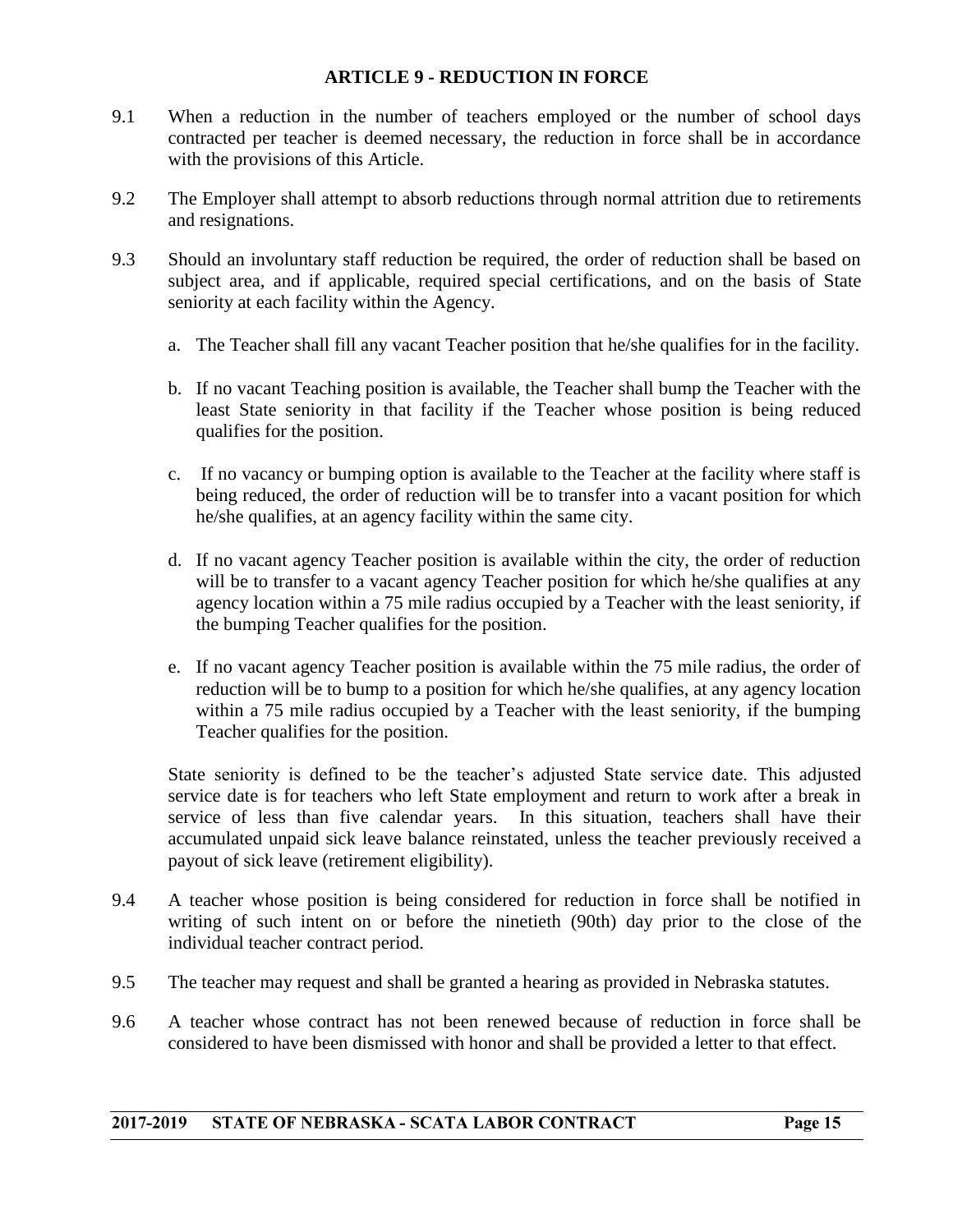- 9.7 Any teacher whose contract has not been renewed because of reduction in force shall have recall rights to employment for a period of twenty-four (24) months. Teachers shall be recalled in reverse order of layoff. The teacher with the most seniority by facility shall be recalled first to fill open positions in that facility, provided the teacher meets the required qualifications.
- 9.8 Recall offers shall be in writing and delivered by certified mail and the teacher shall have five (5) workdays after receipt of written notice to accept or reject the recall offer in writing. Failure to respond constitutes rejection of the recall offer. The teacher shall be responsible for maintaining his/her current address and phone number with the agency.
- 9.9 Teachers who are recalled within 24 months shall, upon reinstatement, retain any employment benefits which had accrued to said teacher prior to their being laid off.
- 9.10 **Furlough.** Federal or State funding shortages may require employees to be placed on furlough. Furlough is defined as a temporary non-duty, non-pay status which occurs when Federal or State appropriations expire and no future funding is allotted and lasts less than 30 days. Affected employees would be released from work until such funding is restored. The Employer agrees to meet with Union officials as soon as information is available regarding possible funding shortages which may result in furloughs and to give affected employees as much advance notice as possible when a furlough is imminent. Employees placed on furlough will be granted liberal use of paid or unpaid leave. In the event that funding is retroactively restored, paid and unpaid leave utilized during times of furlough may be reinstated to the employee's appropriate leave bank. In such cases, employees will be furloughed following the provisions found in Section 9.3.

#### **ARTICLE 10 - EVALUATION**

- 10.1 The primary purpose of evaluation of the teaching staff shall be the improvement of instruction.
- 10.2 Observations for evaluation shall be conducted at least twice during each school year for probationary teachers and a cumulative evaluation should be conducted once every three years or at lesser intervals as required by agency policy or regulatory standards for permanent teachers.
- 10.3 An observation shall consist of direct observation of the teacher by the principal or teacher's immediate supervisor in the performance of his or her teaching duties. A conference between the teacher and observer shall follow each observation within seven (7) work days. If deficiencies are noted, the evaluator shall specify in writing the means and methods suggested for overcoming the deficiency. Teachers may respond to the observation by attaching a written response to the observation report.
- 10.4 All monitoring or observation of the work performance of a teacher shall be conducted with the full knowledge of the teacher.
- 10.5 Evaluations of performance shall be based on a review and observations of the teacher's performance over a prolonged time period.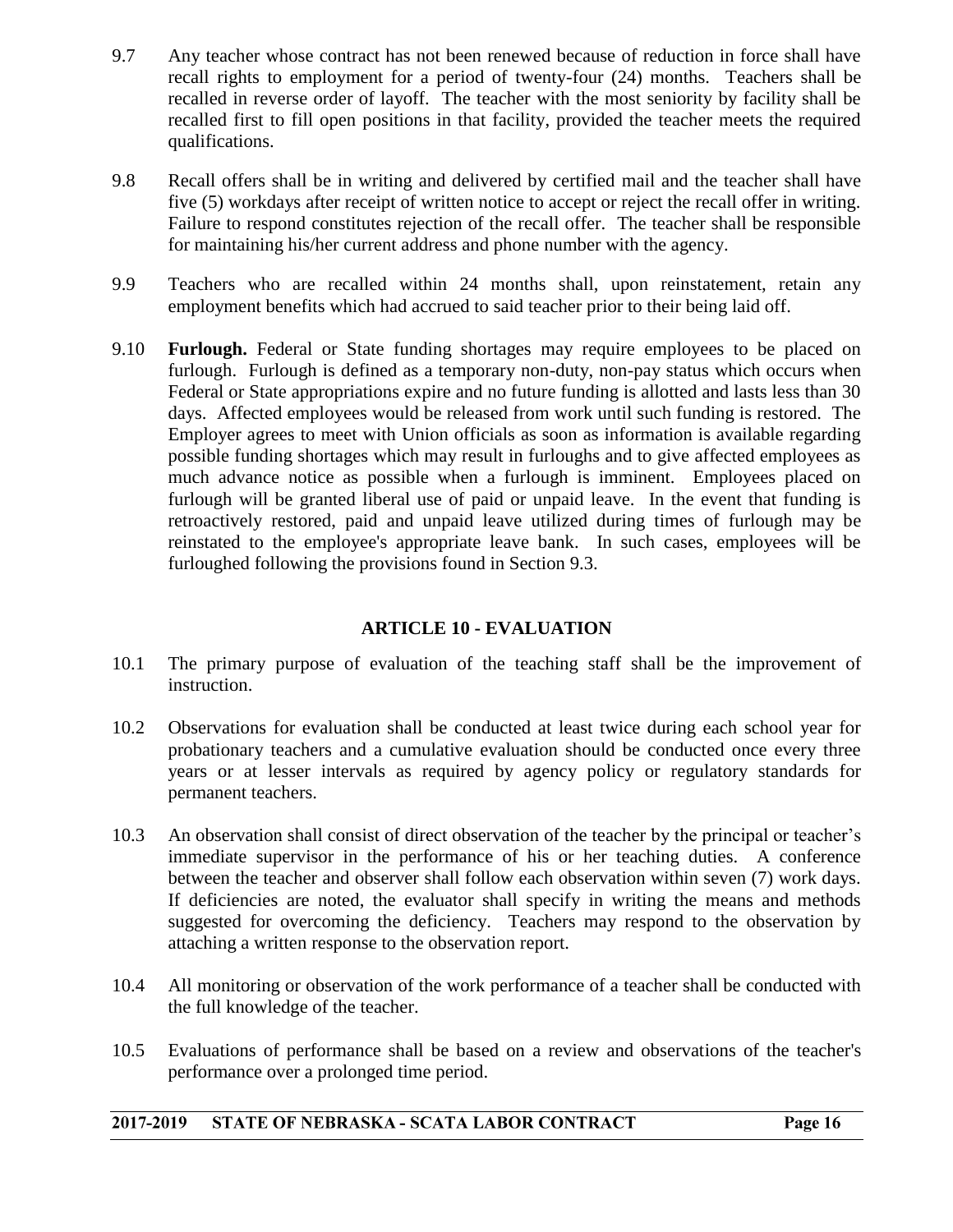- 10.6 Teachers may respond to their evaluation reports by attaching a written response to the report within fifteen workdays within receipt of the evaluation. The fifteen workdays begin on the date the teacher receives notice that their electronic signature is required.
- 10.7 Evaluation reports shall be given to all probationary teachers on or before November 1st and not later than 120 days prior to the end of the school year as defined by the school calendar. Evaluation reports shall be given to all permanent teachers not later than March 31 of each school year. All teachers shall have the right to discuss the evaluation report with their supervisor.
- 10.8 Both parties recognize that the complete teacher evaluation procedure is set forth in this Article. However, nothing contained in this Article shall limit the right of the Employer to issue administrative guidelines intended to provide for consistent implementation of the evaluation process.
- 10.9 The format of the evaluation forms shall be developed with input from the teachers.

#### **ARTICLE 11 - PERSONNEL FILE**

- 11.1 A Teacher's personnel file shall be subject to Chapter 12 of the Classified System Personnel Rules.
- 11.2 No negative material shall be placed in a teacher's personnel file unless the teacher has been offered an opportunity to review the material. The teacher will be provided a copy of any such material at their request. Teachers shall acknowledge that they have been offered the opportunity to review all negative material by affixing their signature to the copy to be filed. The teacher's signature does not indicate agreement with the contents of the material to be filed. The teacher shall have the right to attach a written response to any such material to be placed in the file.
- 11.3 Although the Employer agrees to protect the confidentiality of personal references, academic credentials, and other similar personnel records, it shall not establish any separate file which is not available for the teacher's inspection under the provisions of this agreement.

#### **ARTICLE 12 - COMPENSATION AND BENEFITS**

- 12.1 **Insurance and Retirement.** Each teacher shall be entitled to fringe benefits provided by this agreement and by federal regulations provided by Cobra (Consolidated Omnibus Budget Reconciliation Act of 1985). These shall include but not be limited to the following:
	- A. Employer contribution to the Nebraska Teachers' Retirement System.
	- B. Employer contribution to Social Security.
	- C. Workmen's Compensation Insurance.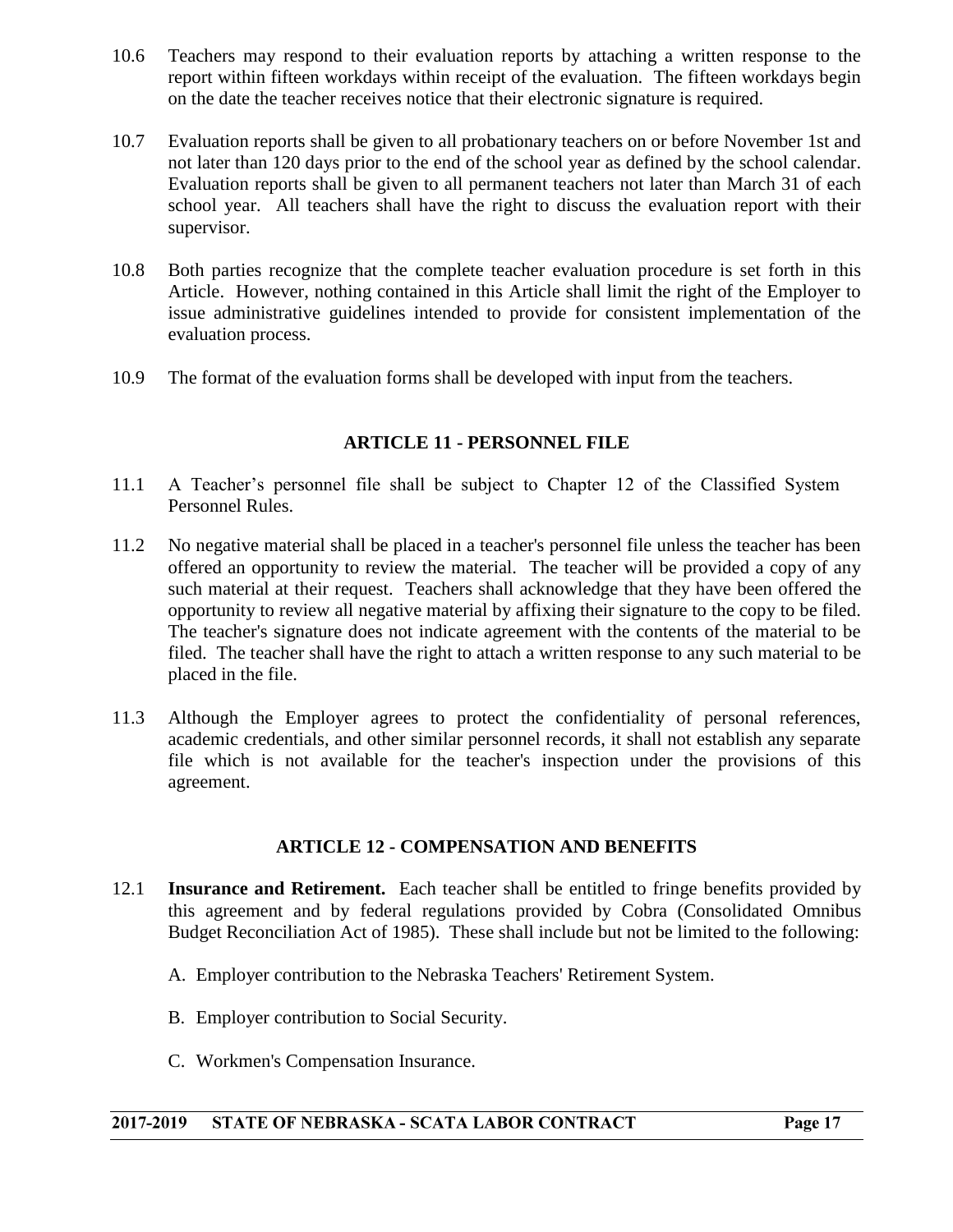- D. State of Nebraska Group Life Insurance; a \$20,000 group life insurance policy for each full-time employee. The full cost will be borne solely by the Employer.
- E. **Health Insurance:** For the duration of this Contract, the monthly Employer contribution toward any group health insurance option offered by the Employer shall be the amount equal to seventy-nine percent (79%) of the total premium cost of the plan, option, and coverage chosen by the bargaining unit member, for which the bargaining unit member is eligible.

For purposes of this section, plan and option shall mean one of the choices of levels of medical and other benefits offered by a carrier. Coverage shall mean the rate categories of single, two-party, four-party, and family, as offered under any contract entered into for medical benefits.

Eligible State employees and their eligible dependents will be granted access to health and prescription drug benefits in accordance with the State's group health insurance plan enrollment and coverage guidelines.

The following deductibles, out-of-pocket maximums, coinsurance after deductible provisions, and prescription drug card provisions take effect each July 1.

Total Benefit Maximum - Unlimited

\$1200 Annual deductible per person, not to exceed \$1400 in the second year of this labor contract – In Network \$2400 Annual deductible per family, not to exceed \$2600 in the second year of this labor contract – In Network

\$4000 Annual medical out-of-pocket maximum per person – In Network \$8000 Annual medical out-of-pocket maximum per family - In Network

80% coinsurance for most covered services after deductible – In Network

Co-payment for doctor office visits only not to exceed \$45. Co-payment for specialty doctor office visit not to exceed \$55. (The change in the co-payment for doctor office visits shall not change the manner in which ancillary costs are calculated.) Co-payment for Urgent Care Center visit, not to exceed \$75.

The plan shall include a three-tier formulary prescription drug card coverage with a:

\$5.00 co-payment per 30 day supply of Tier 1 drugs;

- \$35.00 co-payment for a 30 day supply of Tier 2 drugs, not to exceed \$40 in the second year of this labor contract; and a
- \$55.00 co-payment for a 30 day supply of Tier 3 drugs, not to exceed \$60 in the second year of this labor contract.

The annual pharmacy out of pocket maximum is \$2000 per individual, not to exceed \$2250 in the second year of this labor contract.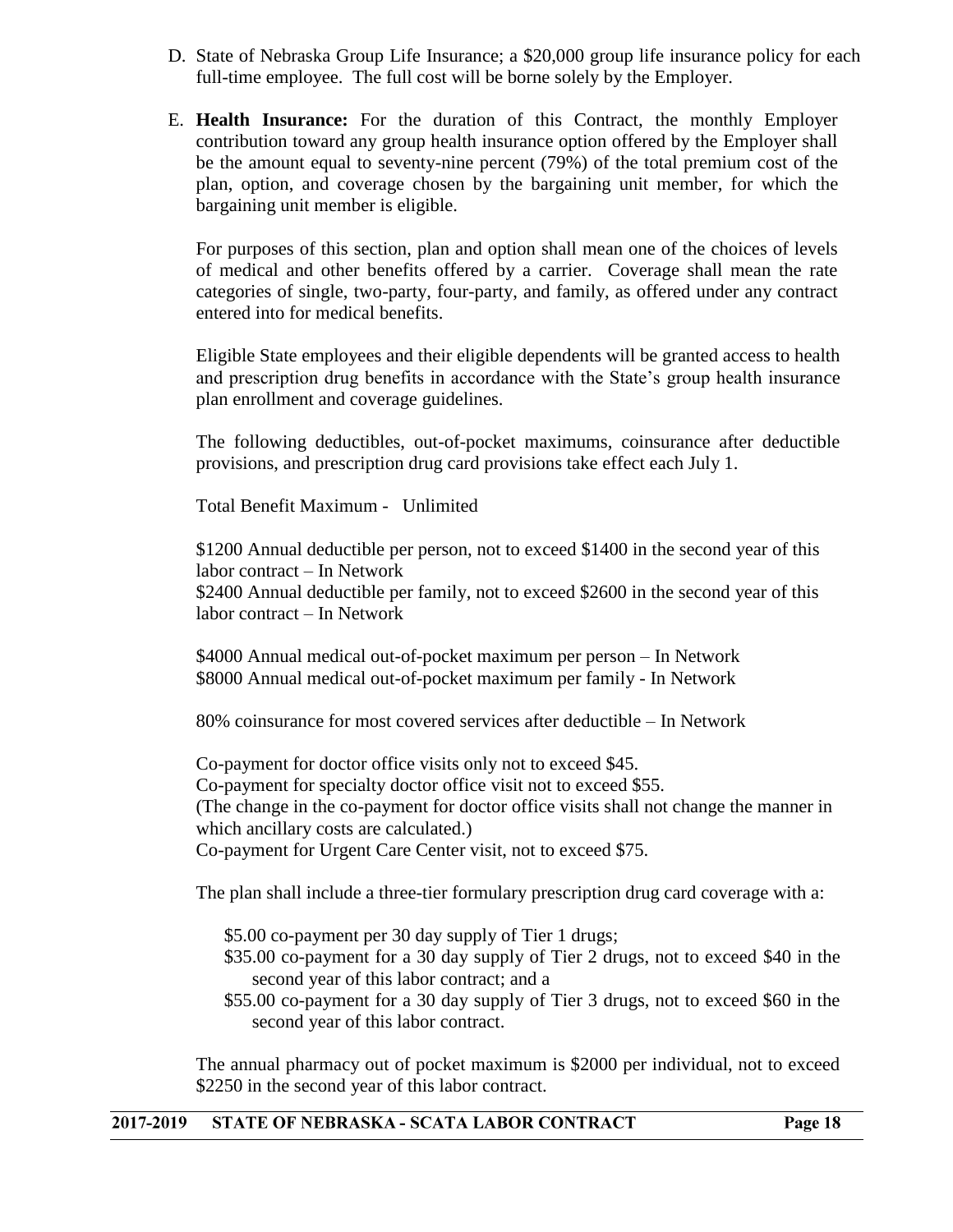The annual pharmacy out of pocket maximum is \$4000 per family, not to exceed \$4500 in the second year of this labor contract.

Mail order is available for long-term maintenance drugs for a 90 day supply with a cost of two times the 30 day supply for each level of drugs.

The State reserves the right to add a  $4<sup>th</sup>$  Tier for specialty drugs not to exceed \$100 for a 30 day supply.

The combination of pharmacy and medical out-of-pocket maximums will not exceed the limits set forth in the Patient Protection and Affordable Care Act.

In addition to the above, the Employer may offer different group health insurance plans. The Employer retains the discretion to arrange health insurance coverage through a health insurance exchange in accordance with the Patient Protection and Affordable Care Act.

- F. **Dental Insurance:** The Employer agrees to offer group dental insurance to bargaining unit employees and their dependents, at employee cost.
- G. **Long Term Disability Insurance:** The Employer agrees to offer group long term disability insurance for bargaining unit employees at employee cost.
- H. **Vision:** The Employer agrees to offer group vision insurance to bargaining unit employees and their dependents, at employee cost.
- I. Teachers will be covered on a yearly basis for all insurance benefits.
- J. Participation in the State of Nebraska Deferred Compensation plan.
- K. Insurance benefits will be provided part-time teachers working one-half time or more on a proportional basis to their employment ratio.
- L. Group health, dental, and vision insurance benefits, in addition to the employee assistance program, will be offered to retirees meeting all of the criteria necessary to retire under the primary retirement plan covering his/her State employment. Eligibility to participate in such benefits and programs shall terminate when the former employee becomes eligible to receive Medicare. The entire cost of such insurance and participation in the employee assistance program to be borne by the retiree.
- 12.2 Teachers covered by this agreement shall be paid on the State of Nebraska bi-weekly payroll system. Payroll deductions and related items shall be provided under that system, and continue until the entire contracted salary has been paid.
- 12.3 Salaries shall be determined by the salary schedule attached as Appendix A to this agreement.
- 12.4 Placement on the salary schedule shall be in accordance with each teacher's degree level and years of experience as of the beginning of each school year.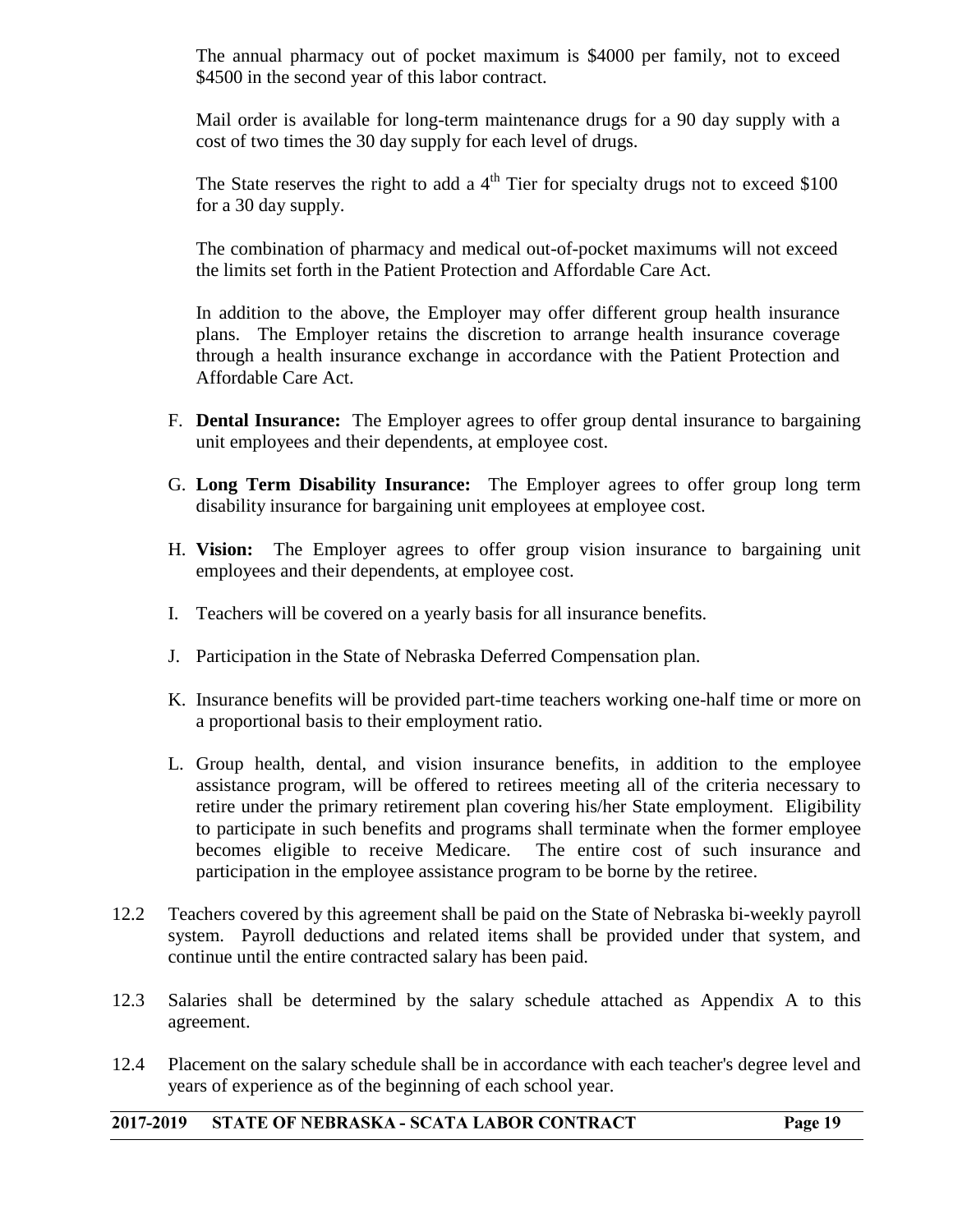- 12.5 Teachers shall advance vertically one (1) step on the schedule for the completion of one (1) year of service. Teachers may move no more than three (3) lanes horizontally during the term of this contract.
- 12.6 Teachers shall earn credit for advancing horizontally on the schedule for successful completion of any of the following:
	- a. Graduate hours directly related to their teaching assignment.
	- b. Graduate hours taken as a result of a recommendation by their immediate supervisor.
	- c. Any hours toward an additional endorsement related to their teaching assignment.
	- d. Any hours which have received prior written approval by the teacher's immediate supervisor.
- 12.7 To qualify for horizontal advancement on the schedule during each year of this contract teachers must notify their supervisors by June 1 of their intent to move, with verification of successful completion of the hours by the beginning of the following school year. Grade slips shall be considered acceptable verification.
- 12.8 Teachers shall be given up to twelve years credit for successful teaching experience when initially hired by the State.
- 12.9 Tuition Assistance: Teachers enrolled in courses of instruction directly related to their work may be reimbursed up to 100 percent of tuition costs upon approval of the appropriate Administrator.
- 12.10 **Professional Development Program.** Teachers will be provided a Professional Development Program, at HRC and LRC which will be defined as assistance for graduate level courses that are directly related to serving the needs of a teacher's current student population and are not offered during non-work times or any other time during the year. The course must be approved by his/her supervisor. This program allows the individual facility to provide the 75% tuition reimbursement following the policy guidelines for tuition assistance and for the teacher to attend the class during work time.

#### **ARTICLE 13 - ANTI - DISCRIMINATION**

- 13.1 The provisions of this Agreement shall be applied to all employees in the bargaining unit without discrimination as to protected age, sex, marital status, race, color, creed, national origin, handicap, or political affiliation. Each of the parties hereto recognize their individual responsibilities under this paragraph and agree to fulfill those responsibilities.
- 13.2 In recognition of the American with Disabilities Act (ADA), it shall not be considered to be a violation of this contract for the Employer to take such action as is necessary to make reasonable accommodations for the known disability of an employee.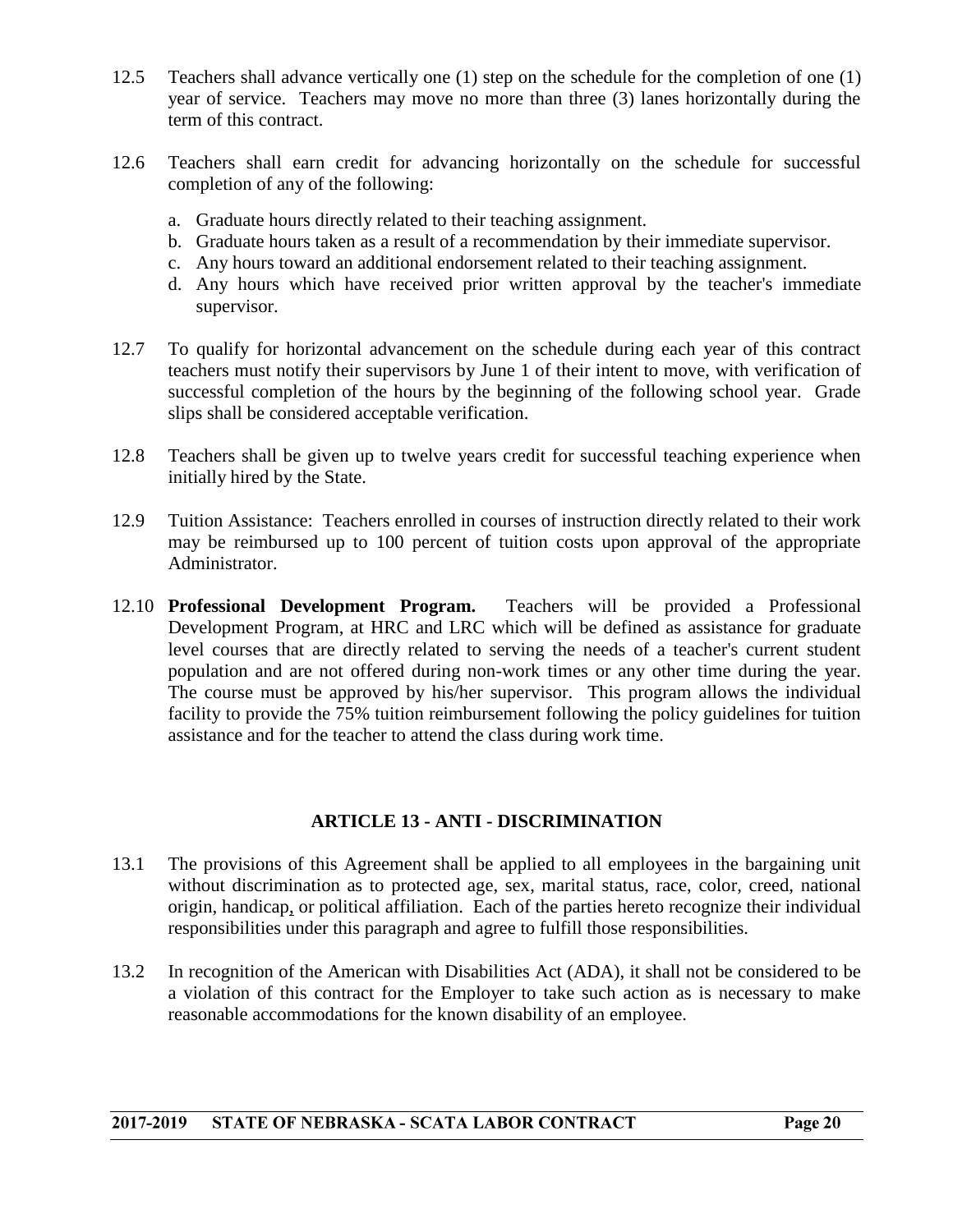#### **ARTICLE 14 - SAFETY**

- 14.1 In the event that a teacher is subject to a physical or sexual assault, or terroristic threat, while within the scope of their employment with the State, the teacher should take the following action:
	- a. The teacher should notify their immediate supervisor or their designee, who will in turn notify the appropriate authorities.
	- b. Reporting of the incident will be in writing on the proper form.
	- c. The Employer as may be appropriate will provide legal advice to the teacher concerning their rights and obligations with respect to such assault and shall render all reasonable assistance to the teacher in connection with handling of the incident by law enforcement and judicial officials.
	- d. The teacher shall suffer no loss of wages, leaves, or benefits when involved in school related legal proceedings.
	- e. The Employer acknowledges that safety is of prime importance and will take reasonable measures necessary to provide a safe work environment.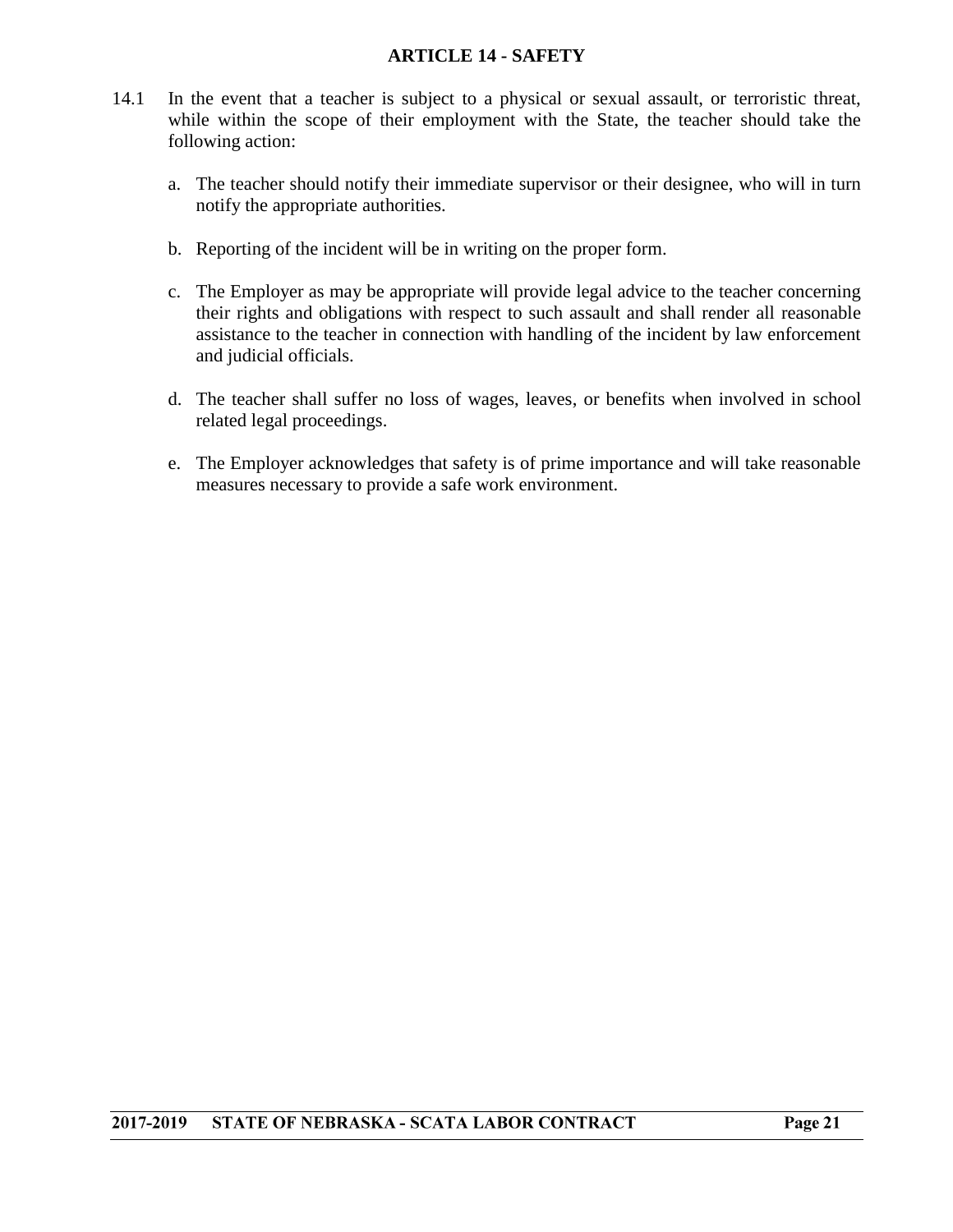#### **ARTICLE 15 - DOCUMENT AUTHORIZATION**

In witness whereof, the parties hereto have set their hands this  $10^{14}$  day of  $M$  aveh, 2017.

FOR THE ASSOCIATION:

Nancy K. R.

Nancy Lyon, Chief Negotiator State Code Agency Teachers Association

FOR THE STATE:

Pete Ricketts, Governor State of Nebraska

William J. Wood, Chief Negotiator State of Nebraska

Gail A. Brolliar, Administrative Assistant State of Nebraska

 $\overline{2017 - 2019}$ **STATE OF NEBRASKA - SCATA LABOR CONTRACT**  Page 22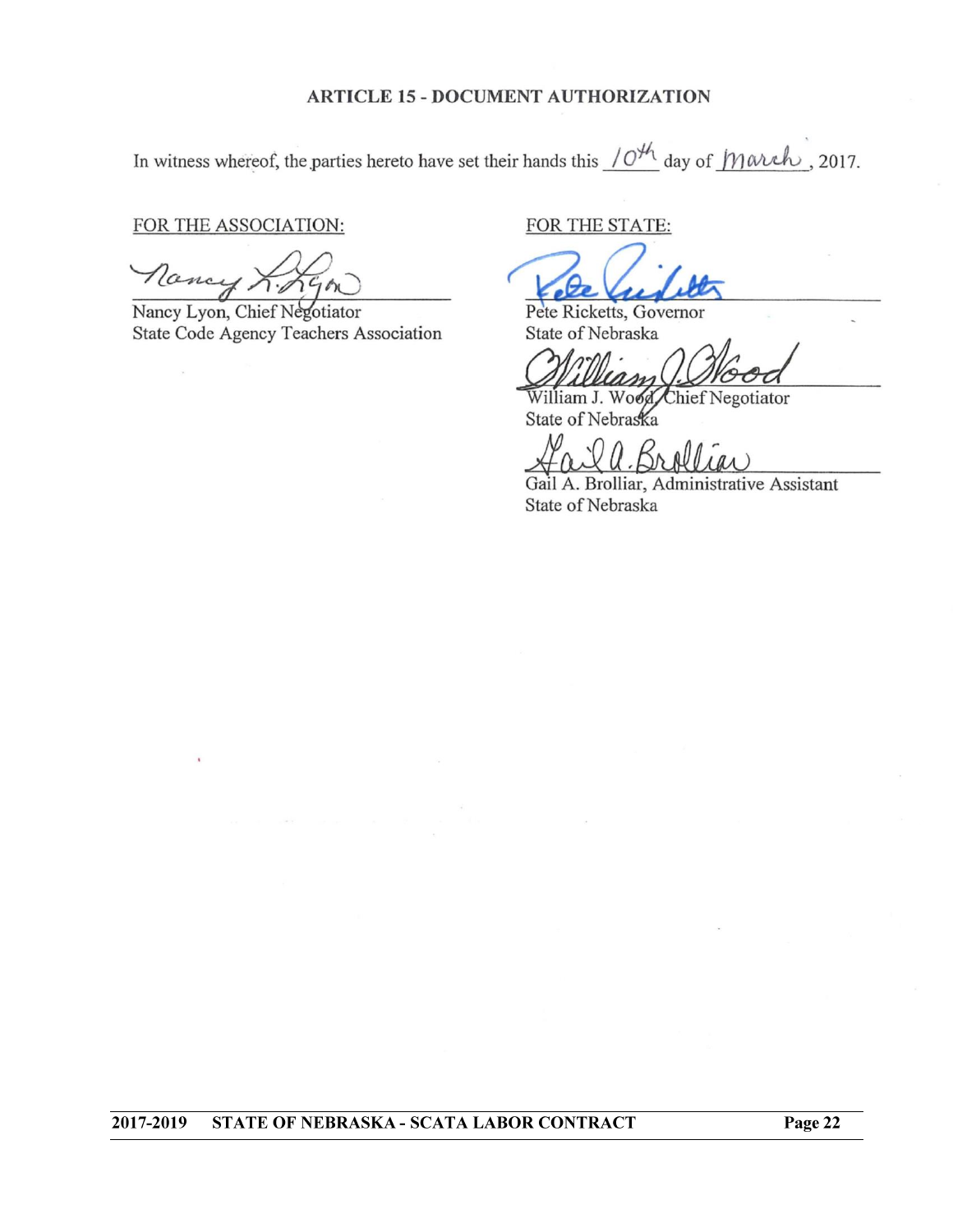#### **APPENDIX A**

#### **TEACHERS 2017-2018 SALARY SCHEDULE**

|         | <b>BA</b>      | BA <sub>9</sub> | <b>BA18</b>    | <b>BA27</b>    | <b>BA36/MA</b> | MA <sub>9</sub> | <b>MA18</b>    | <b>MA27</b>    | <b>MA36</b>    |
|---------|----------------|-----------------|----------------|----------------|----------------|-----------------|----------------|----------------|----------------|
| Step 1  | 1.00<br>34,960 | 1.04<br>36,358  | 1.08<br>37,757 | 1.12<br>39,155 | 1.16<br>40,554 | 1.20<br>41,952  | 1.24<br>43,350 | 1.28<br>44,749 | 1.32<br>46,147 |
| Step 2  | 1.04<br>36,358 | 1.08<br>37,757  | 1.12<br>39,155 | 1.16<br>40,554 | 1.20<br>41,952 | 1.24<br>43,350  | 1.28<br>44,749 | 1.32<br>46,147 | 1.36<br>47,546 |
| Step 3  | 1.08<br>37,757 | 1.12<br>39,155  | 1.16<br>40,554 | 1.20<br>41,952 | 1.24<br>43,350 | 1.28<br>44,749  | 1.32<br>46,147 | 1.36<br>47,546 | 1.40<br>48,944 |
| Step 4  | 1.12<br>39,155 | 1.16<br>40,554  | 1.20<br>41,952 | 1.24<br>43,350 | 1.28<br>44,749 | 1.32<br>46,147  | 1.36<br>47,546 | 1.40<br>48,944 | 1.44<br>50,342 |
| Step 5  | 1.16<br>40,554 | 1.20<br>41,952  | 1.24<br>43,350 | 1.28<br>44,749 | 1.32<br>46,147 | 1.36<br>47,546  | 1.40<br>48,944 | 1.44<br>50,342 | 1.48<br>51,741 |
| Step 6  | 1.20<br>41,952 | 1.24<br>43,350  | 1.28<br>44,749 | 1.32<br>46,147 | 1.36<br>47,546 | 1.40<br>48,944  | 1.44<br>50,342 | 1.48<br>51,741 | 1.52<br>53,139 |
| Step 7  | 1.24<br>43,350 | 1.28<br>44,749  | 1.32<br>46,147 | 1.36<br>47,546 | 1.40<br>48,944 | 1.44<br>50,342  | 1.48<br>51,741 | 1.52<br>53,139 | 1.56<br>54,538 |
| Step 8  | 1.28<br>44,749 | 1.32<br>46,147  | 1.36<br>47,546 | 1.40<br>48,944 | 1.44<br>50,342 | 1.48<br>51,741  | 1.52<br>53,139 | 1.56<br>54,538 | 1.60<br>55,936 |
| Step 9  |                |                 | 1.40<br>48,944 | 1.44<br>50,342 | 1.48<br>51,741 | 1.52<br>53,139  | 1.56<br>54,538 | 1.60<br>55,936 | 1.64<br>57,334 |
| Step 10 |                |                 | 1.44<br>50,342 | 1.48<br>51,741 | 1.52<br>53,139 | 1.56<br>54,538  | 1.60<br>55,936 | 1.64<br>57,334 | 1.68<br>58,733 |
| Step 11 |                |                 | ---<br>---     | 1.52<br>53,139 | 1.56<br>54,538 | 1.60<br>55,936  | 1.64<br>57,334 | 1.68<br>58,733 | 1.72<br>60,131 |
| Step 12 | ---            |                 | ---<br>---     | 1.56<br>54,538 | 1.60<br>55,936 | 1.64<br>57,334  | 1.68<br>58,733 | 1.72<br>60,131 | 1.76<br>61,530 |
| Step 13 | ---            |                 |                | ---<br>---     | 1.64<br>57,334 | 1.68<br>58,733  | 1.72<br>60,131 | 1.76<br>61,530 | 1.80<br>62,928 |
| Step 14 | ---            |                 |                | ---<br>---     | 1.68<br>58,733 | 1.72<br>60,131  | 1.76<br>61,530 | 1.80<br>62,928 | 1.84<br>64,326 |
| Step 15 | ---            |                 |                | ---            | 1.72<br>60,131 | 1.76<br>61,530  | 1.80<br>62,928 | 1.84<br>64,326 | 1.88<br>65,725 |
| Step 16 | ---            |                 |                |                |                | 1.80<br>62,928  | 1.84<br>64,326 | 1.88<br>65,725 | 1.92<br>67,123 |
| Step 17 |                |                 |                |                |                |                 | 1.88<br>65,725 | 1.92<br>67,123 | 1.96<br>68,522 |
| Step 18 |                |                 |                |                |                |                 |                | ---            | 2.00<br>69,920 |

2017-2019 STATE OF NEBRASKA - SCATA LABOR CONTRACT

Page 23